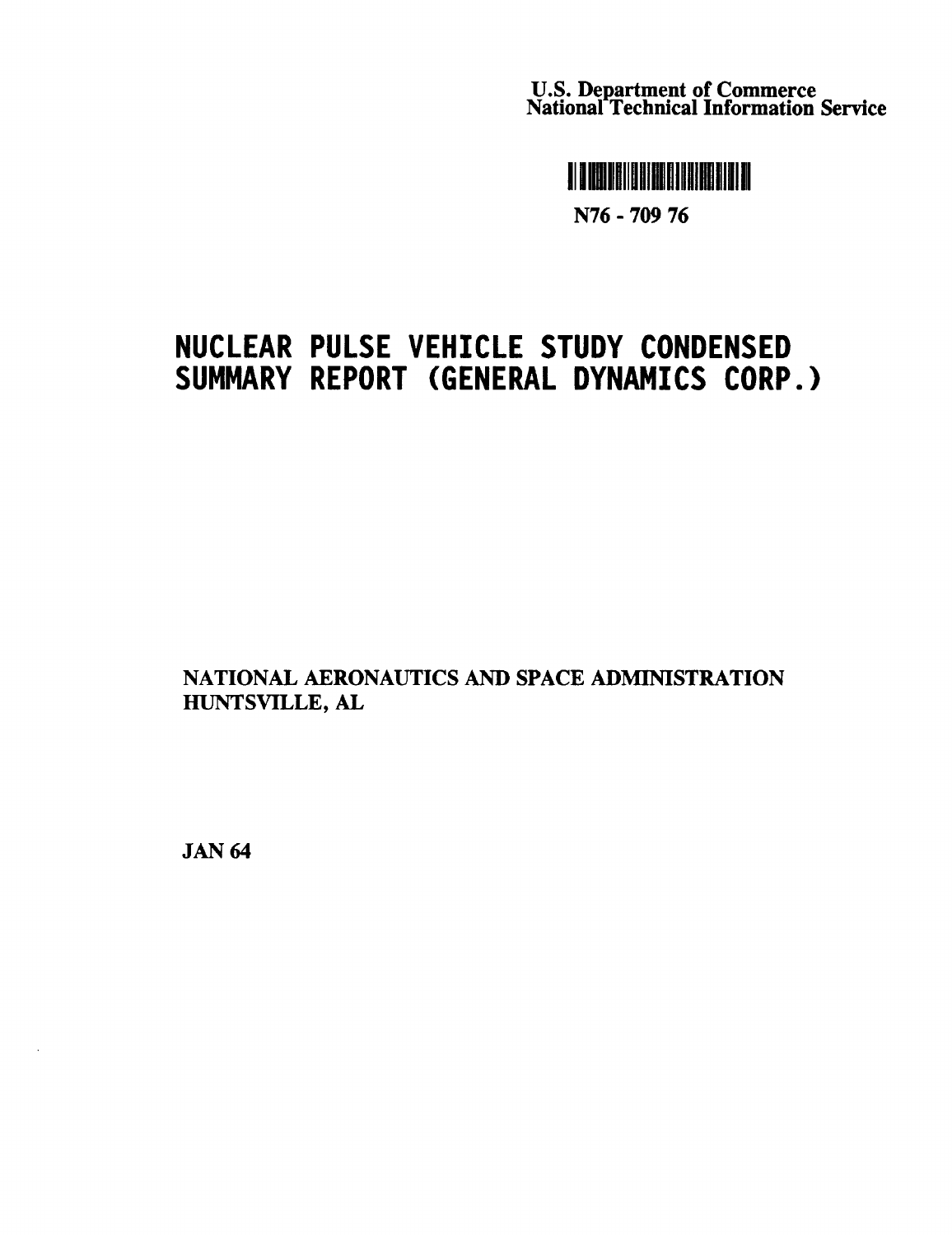THE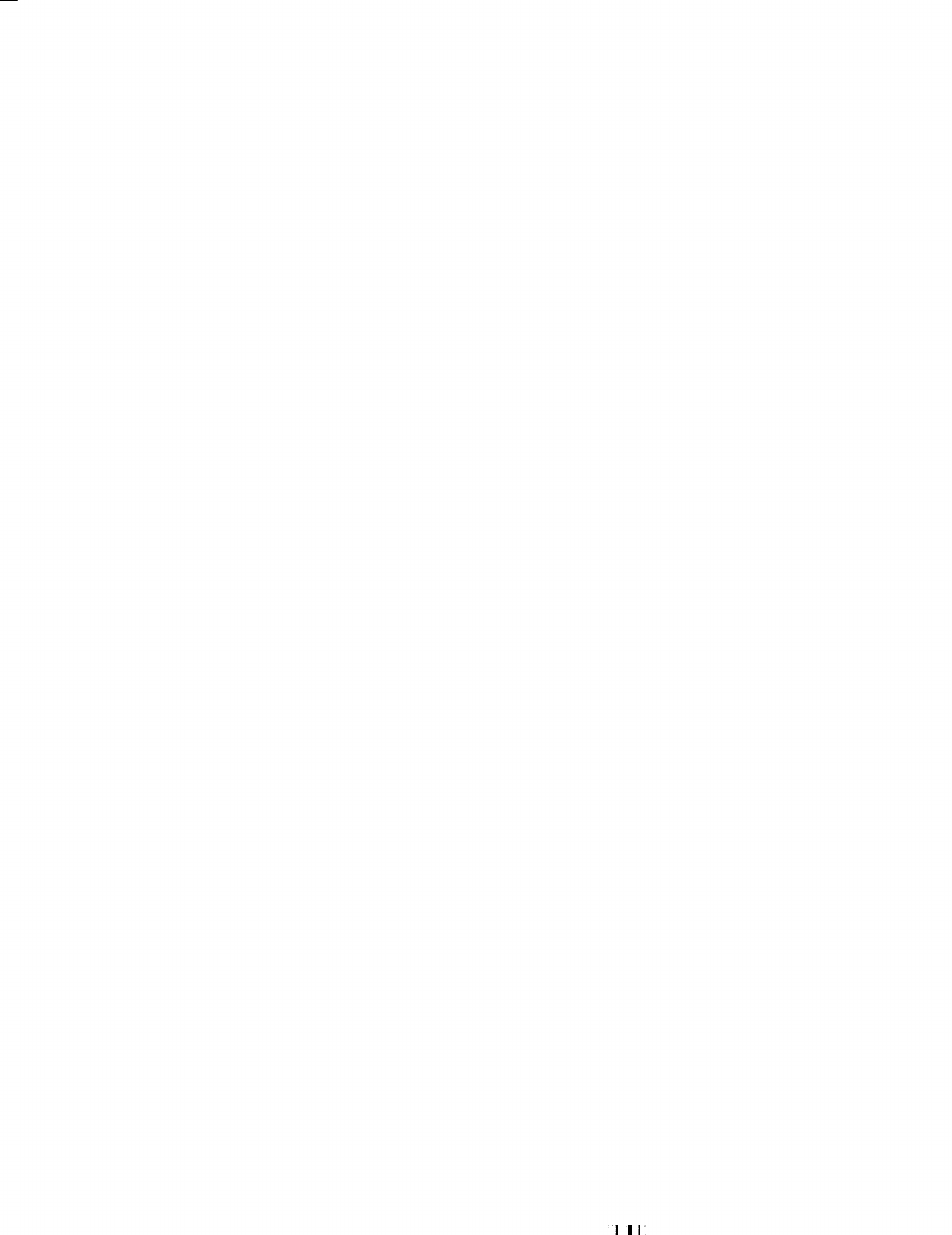GA-4891 /b/69 M HOQATS, SQCAFFA, This document candida '3• 13 SELETCATION CHANGE Ō. UNCHASSIFIED  $\sqrt[3]{y}$  authority  $\Omega$ *Manged* by (Unclassified title) NUCLEAR PULSE VEHICLE STUDY **CONDENSED SUMMARY REPORT** NASA Contract NAS 8-11053  $\overline{\text{THRU}}$ (ACCESSION NUMBER) 2D - ^  $(NASA-CF-67367)$ NUCLEAR PULSE VEHICLE STUDY Condensed Summary Report (General Dynamics N76-70976  $\widehat{\mathscr{D}}$  $2 - p$  $Corp.$ )  $\frac{1}{6}$ Unclas  $00/98$ 33644 **KECEIVED PAECEIVED**<br>NASA STI FACILITY SA STI FACTER "Available to U.S. Government Agencies and U. S. Gevernment Contractors Only." GENERAL DYNAMICS GENERAL ATOMIC DIVISION وبالمراضيع **NATIONAL TECHNICAL • INFORMATION SERVICE** U.S. DEPARTMENT OF COMMERCE<br>SPRINGFIELD, VA 22161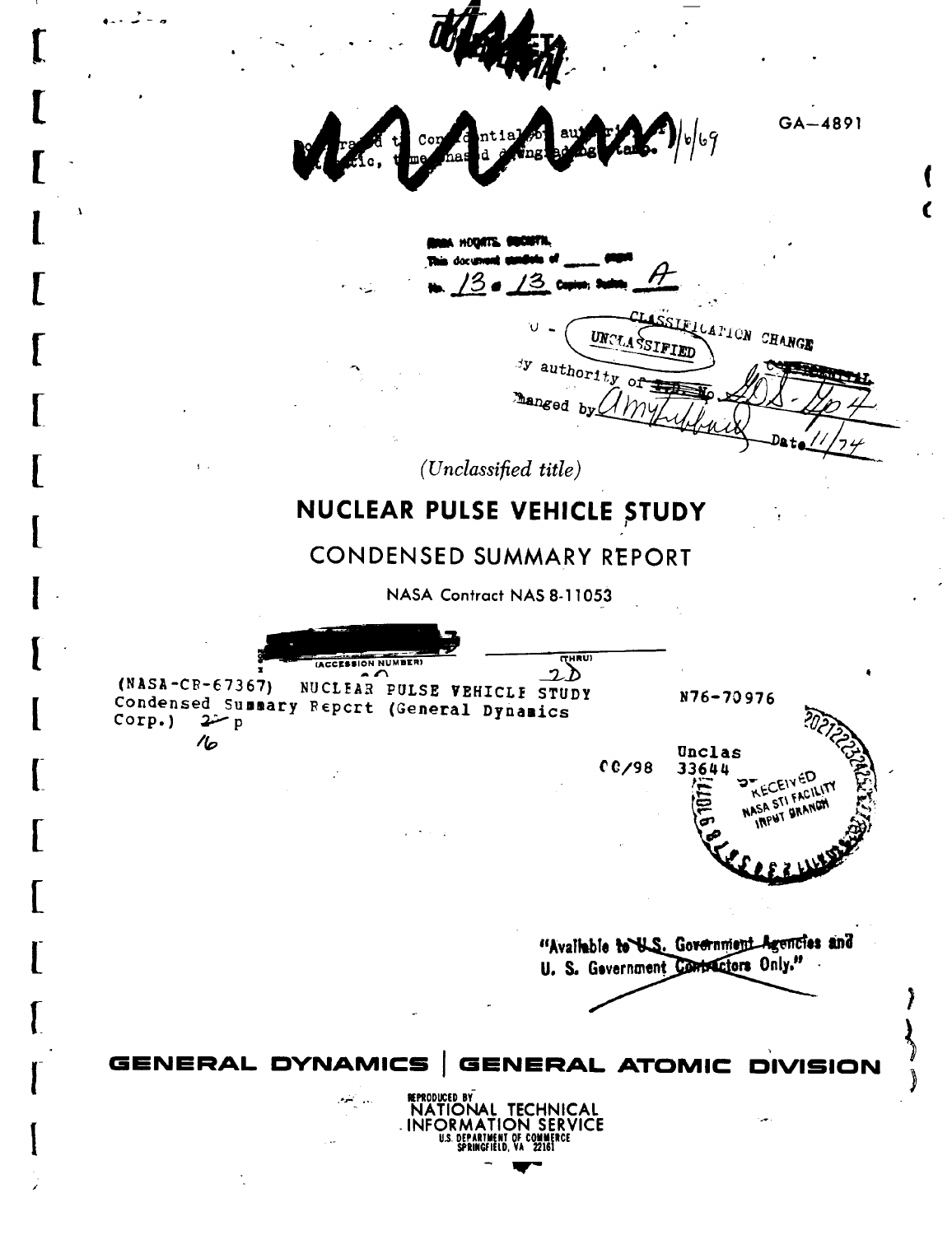$\sim 10^{-11}$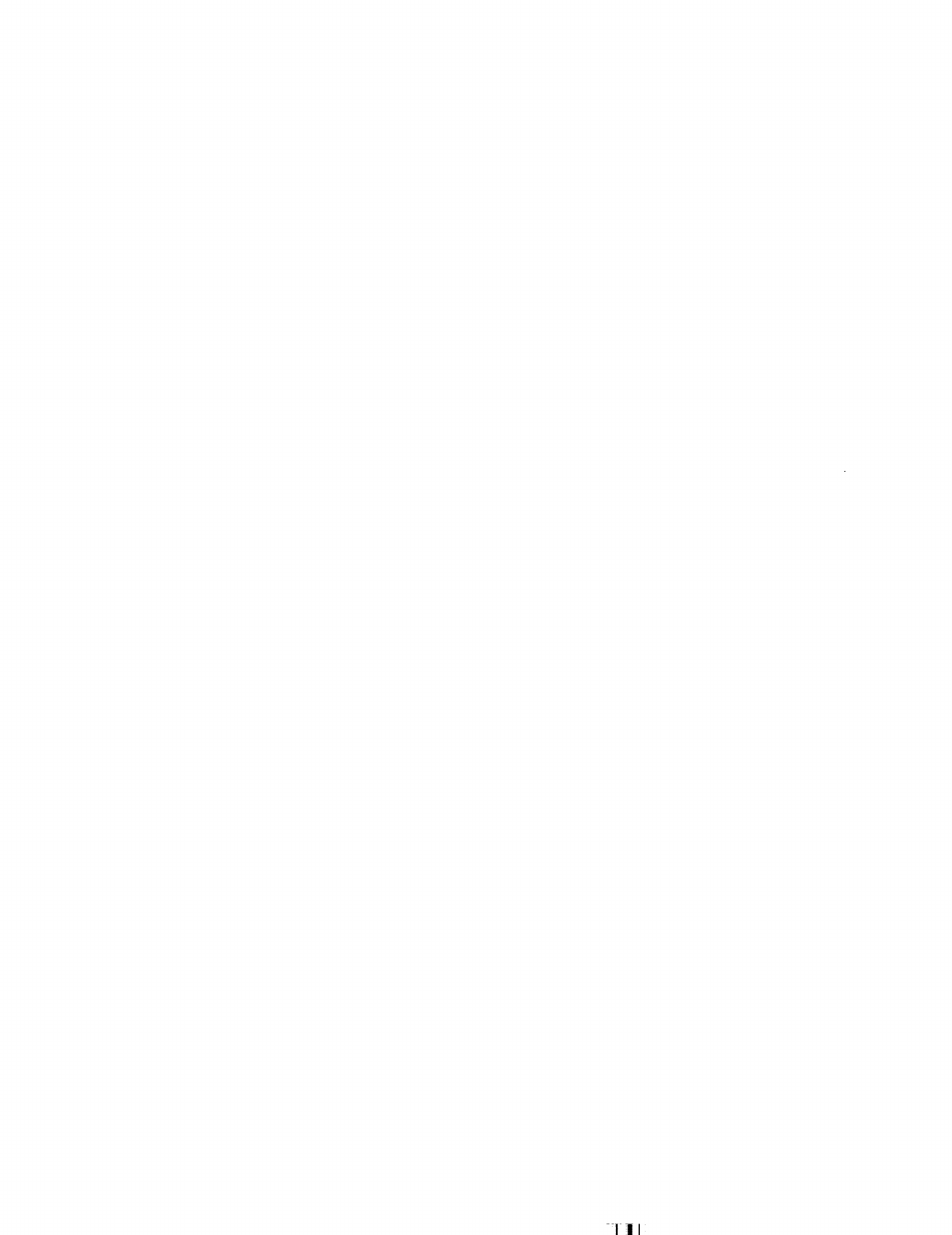

## **GENERAl- DYNAMICS** i Q|NliRAI. **ATOMIC DIVISION**

 $\left[\right]$ 

GA-4891

ستحدث ويناهم والمحافظ والمحاربة والمحارب والمتناقي للمحافر المتناقر

 $Copy No. \_\_ \tilde{\mathfrak{O}} \overset{\mathcal{O}}{\circ}$ 

*(Unclassified title)*

## NUCLEAR **PULSE** VEHICLE STUDY

## **CONDENSED SUMMARY REPORT**

TO GEORGE C. **MARSHALL** SPACE **FLIGHT** CENTER NATIONAL AERONAUTICS AND SPACE ADMINISTRATION HUNTSVILLE, ALABAMA

Contract NAS 8-11053

 $14$   $\pi$ an,  $1964$ .

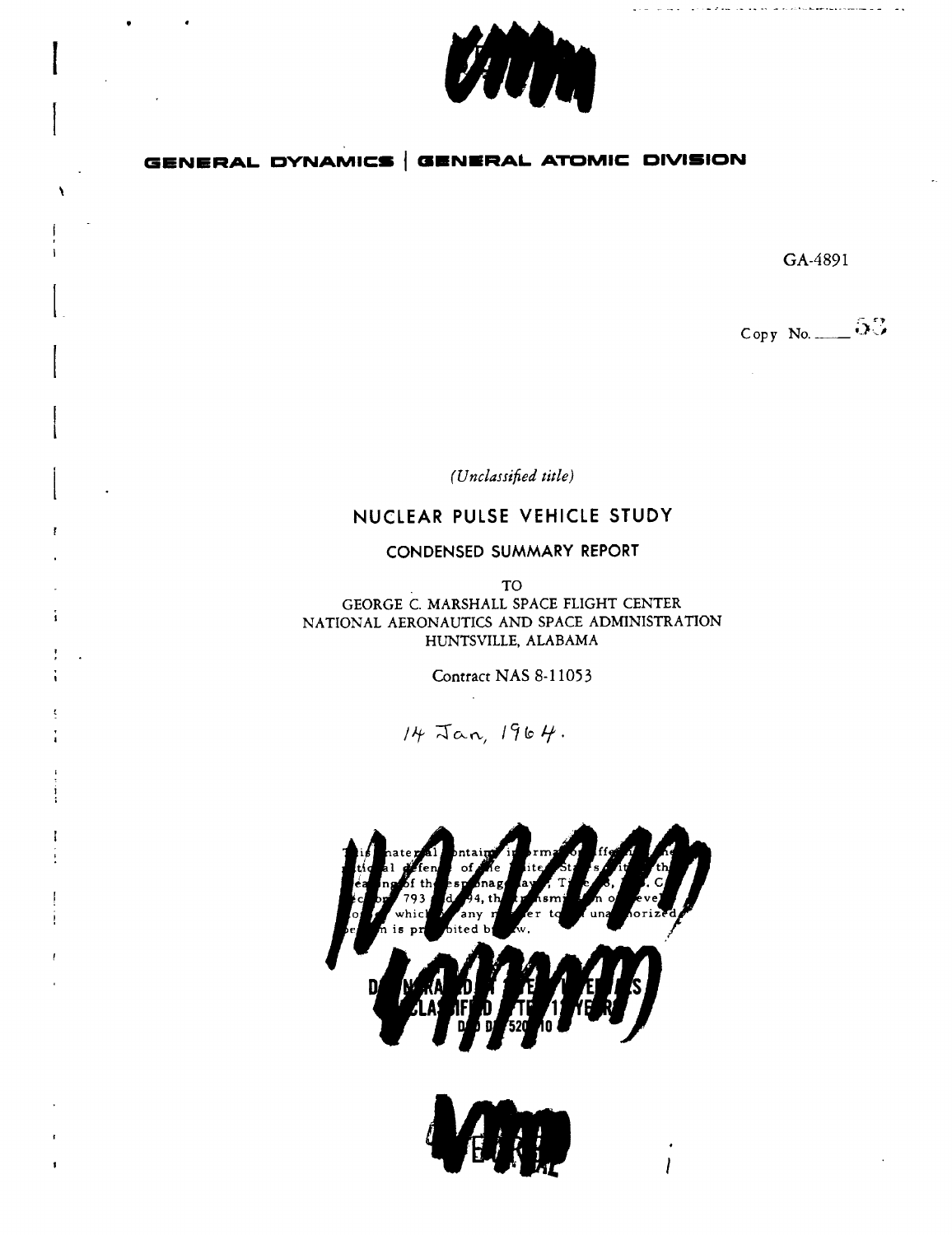阻止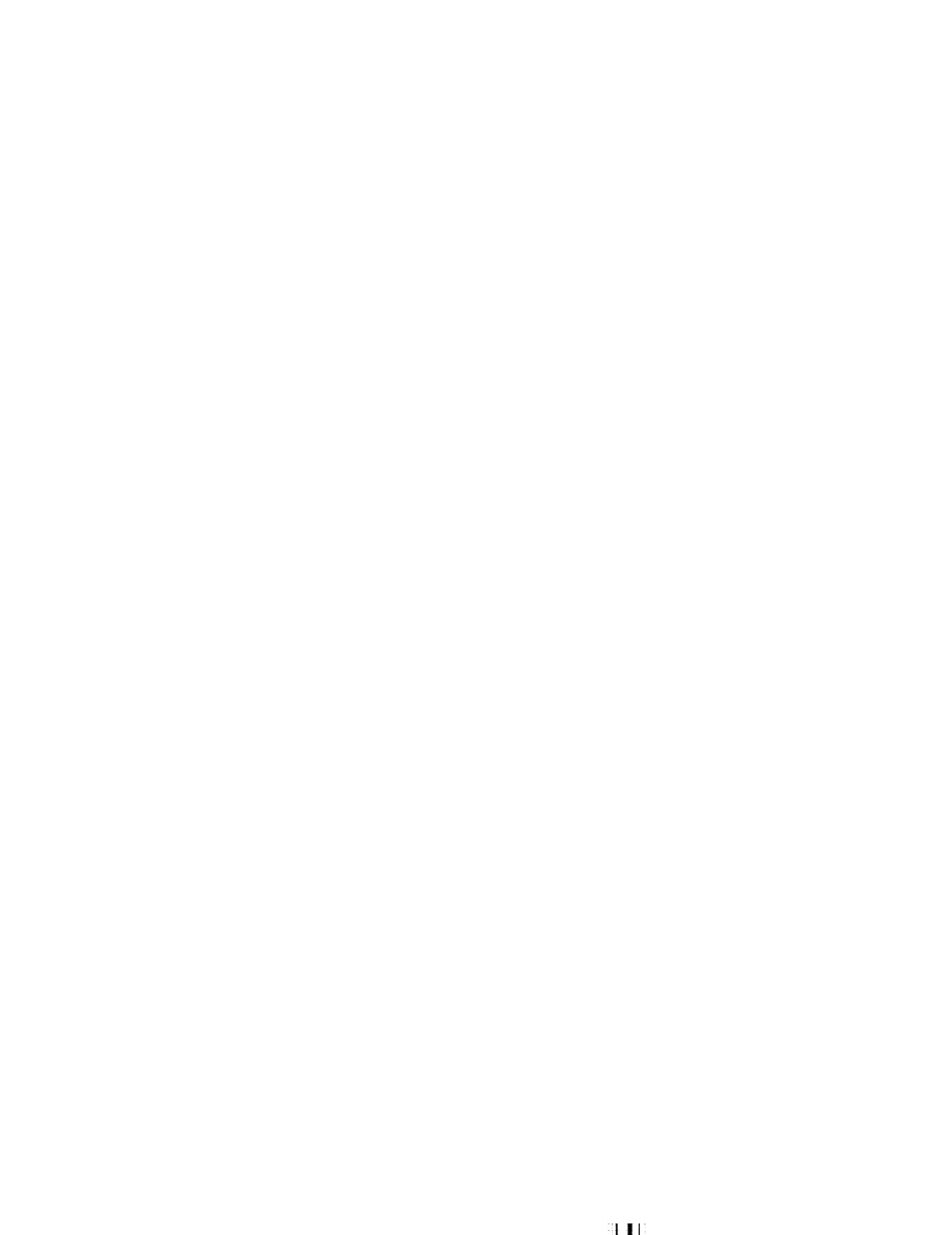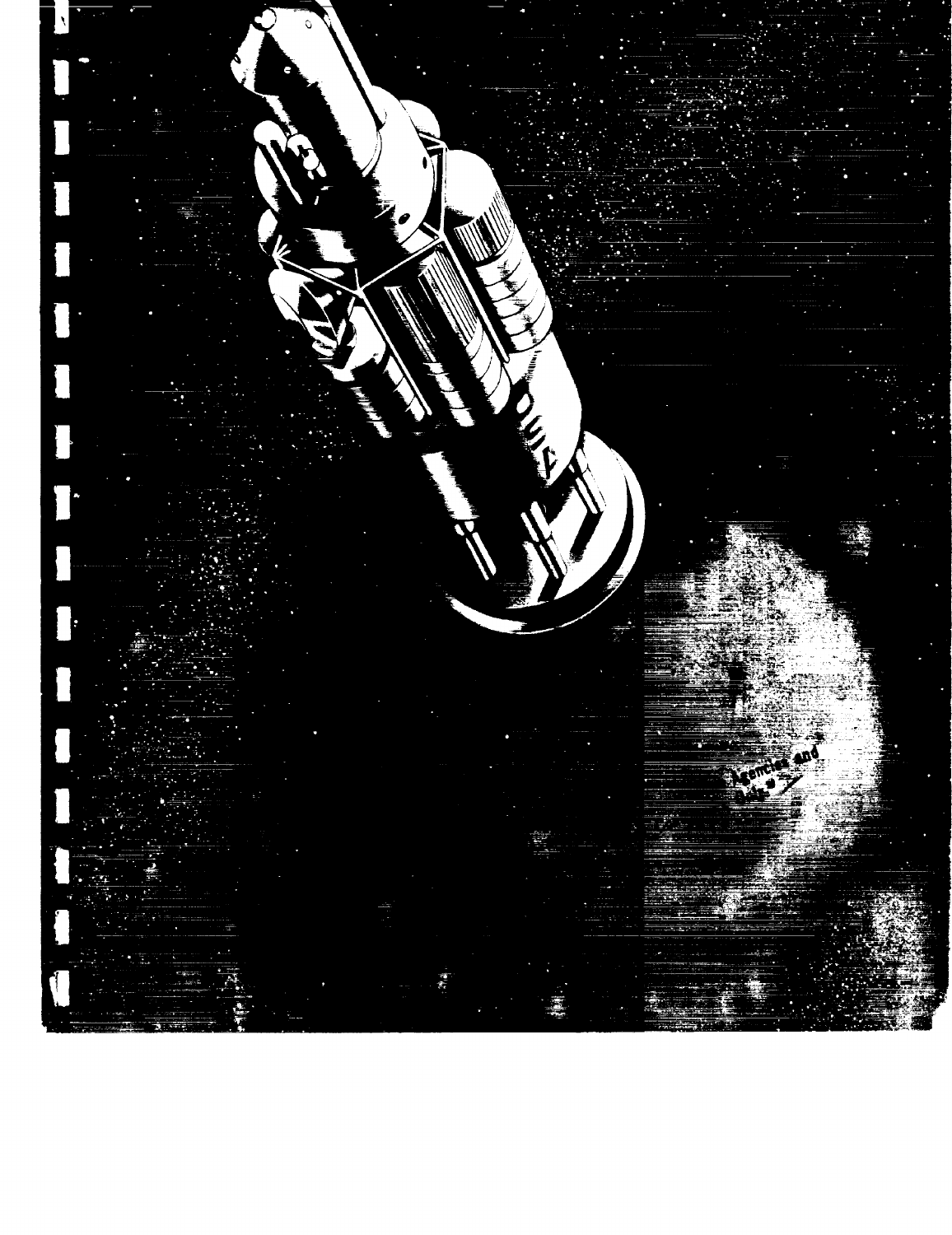$\label{eq:2.1} \frac{1}{\sqrt{2}}\left(\frac{1}{\sqrt{2}}\right)^{2} \left(\frac{1}{\sqrt{2}}\right)^{2} \left(\frac{1}{\sqrt{2}}\right)^{2} \left(\frac{1}{\sqrt{2}}\right)^{2} \left(\frac{1}{\sqrt{2}}\right)^{2} \left(\frac{1}{\sqrt{2}}\right)^{2} \left(\frac{1}{\sqrt{2}}\right)^{2} \left(\frac{1}{\sqrt{2}}\right)^{2} \left(\frac{1}{\sqrt{2}}\right)^{2} \left(\frac{1}{\sqrt{2}}\right)^{2} \left(\frac{1}{\sqrt{2}}\right)^{2} \left(\$ 

 $\label{eq:2.1} \frac{1}{\sqrt{2}}\left(\frac{1}{\sqrt{2}}\right)^{2} \left(\frac{1}{\sqrt{2}}\right)^{2} \left(\frac{1}{\sqrt{2}}\right)^{2} \left(\frac{1}{\sqrt{2}}\right)^{2} \left(\frac{1}{\sqrt{2}}\right)^{2} \left(\frac{1}{\sqrt{2}}\right)^{2} \left(\frac{1}{\sqrt{2}}\right)^{2} \left(\frac{1}{\sqrt{2}}\right)^{2} \left(\frac{1}{\sqrt{2}}\right)^{2} \left(\frac{1}{\sqrt{2}}\right)^{2} \left(\frac{1}{\sqrt{2}}\right)^{2} \left(\$ 

 $\label{eq:2.1} \mathcal{L}(\mathcal{L}^{\text{max}}_{\mathcal{L}}(\mathcal{L}^{\text{max}}_{\mathcal{L}}(\mathcal{L}^{\text{max}}_{\mathcal{L}}(\mathcal{L}^{\text{max}}_{\mathcal{L}^{\text{max}}_{\mathcal{L}}})))))$  $\label{eq:2.1} \frac{1}{\sqrt{2\pi}}\int_{\mathbb{R}^3}\frac{1}{\sqrt{2\pi}}\int_{\mathbb{R}^3}\frac{1}{\sqrt{2\pi}}\int_{\mathbb{R}^3}\frac{1}{\sqrt{2\pi}}\int_{\mathbb{R}^3}\frac{1}{\sqrt{2\pi}}\int_{\mathbb{R}^3}\frac{1}{\sqrt{2\pi}}\int_{\mathbb{R}^3}\frac{1}{\sqrt{2\pi}}\int_{\mathbb{R}^3}\frac{1}{\sqrt{2\pi}}\int_{\mathbb{R}^3}\frac{1}{\sqrt{2\pi}}\int_{\mathbb{R}^3}\frac{1$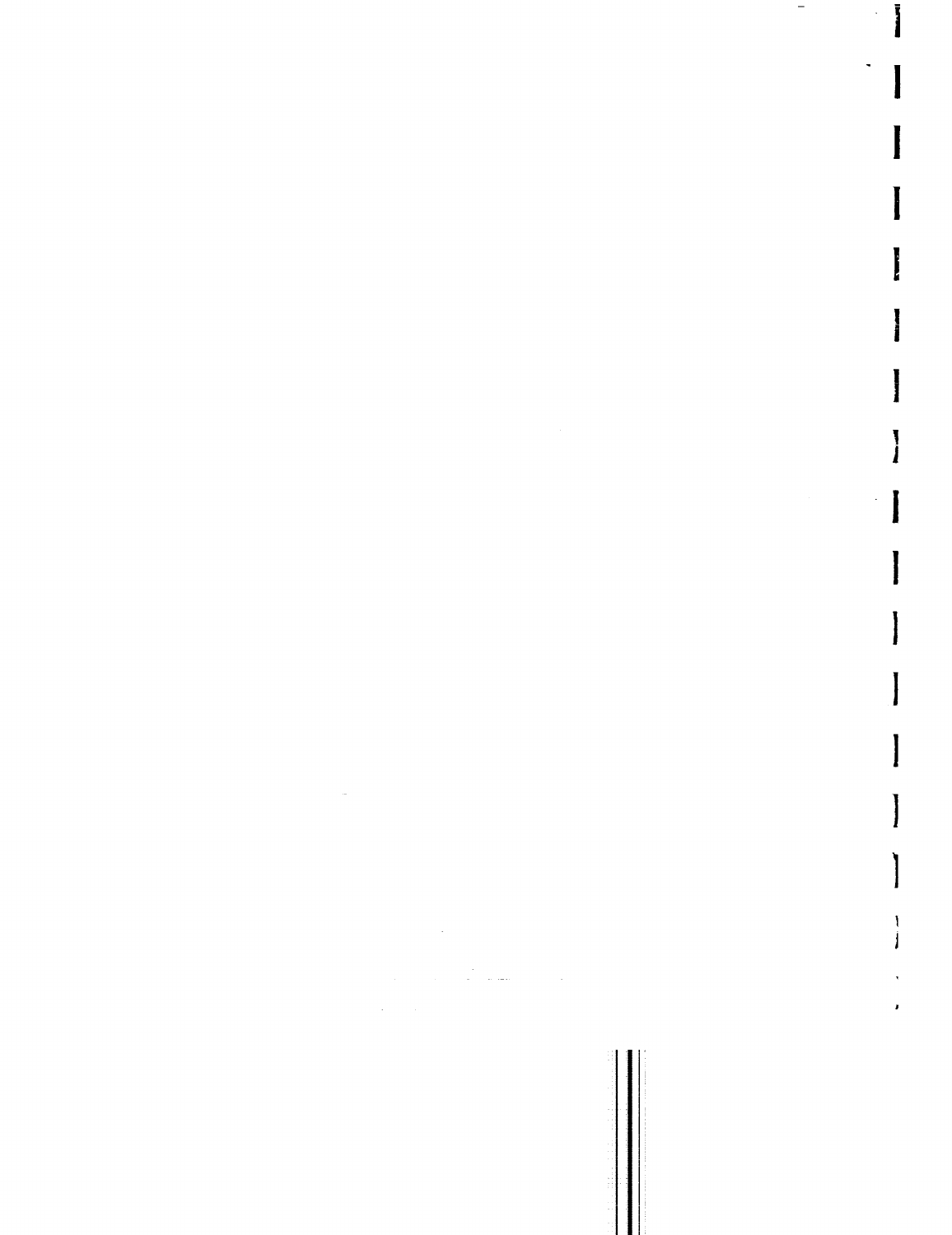# UNCLASSIFIED

ł

## **FOREWORD**

Technical studies on nuclear pulse propulsion were initiated in 1957 by the General Atomic Division of General Dynamics Corporation. Early governmental support was **awarded** in 1958, initially from the Advanced **Research** Projects Agency (ARPA). From 1960 to the present, the research support has been continued by the **United** States Air **Force and** by General Dynamics Corporation. In July, 1963, the **Marshall** Space **Flight** Center of the National Aeronautics **and** Space Administration initiated **an applications** study with General Atomic for determining possible NASA-oriented mission **applications** of nuclear pulse propulsion, for obtaining **a** better understanding of key operational questions **and** potential hazards, **and** for studying implications to other proposed future NASA programs.

Summarized here **are** the results of the mission-oriented **applications** study performed for NASA under Contract NAS 8-11053. The study is treated more fully in the expanded summary report **and** in the technical report on the *Nuclear Pulse Vehicle Study,* both of which **are** to be issued subsequently.

**UNCLASSIFIED**

. .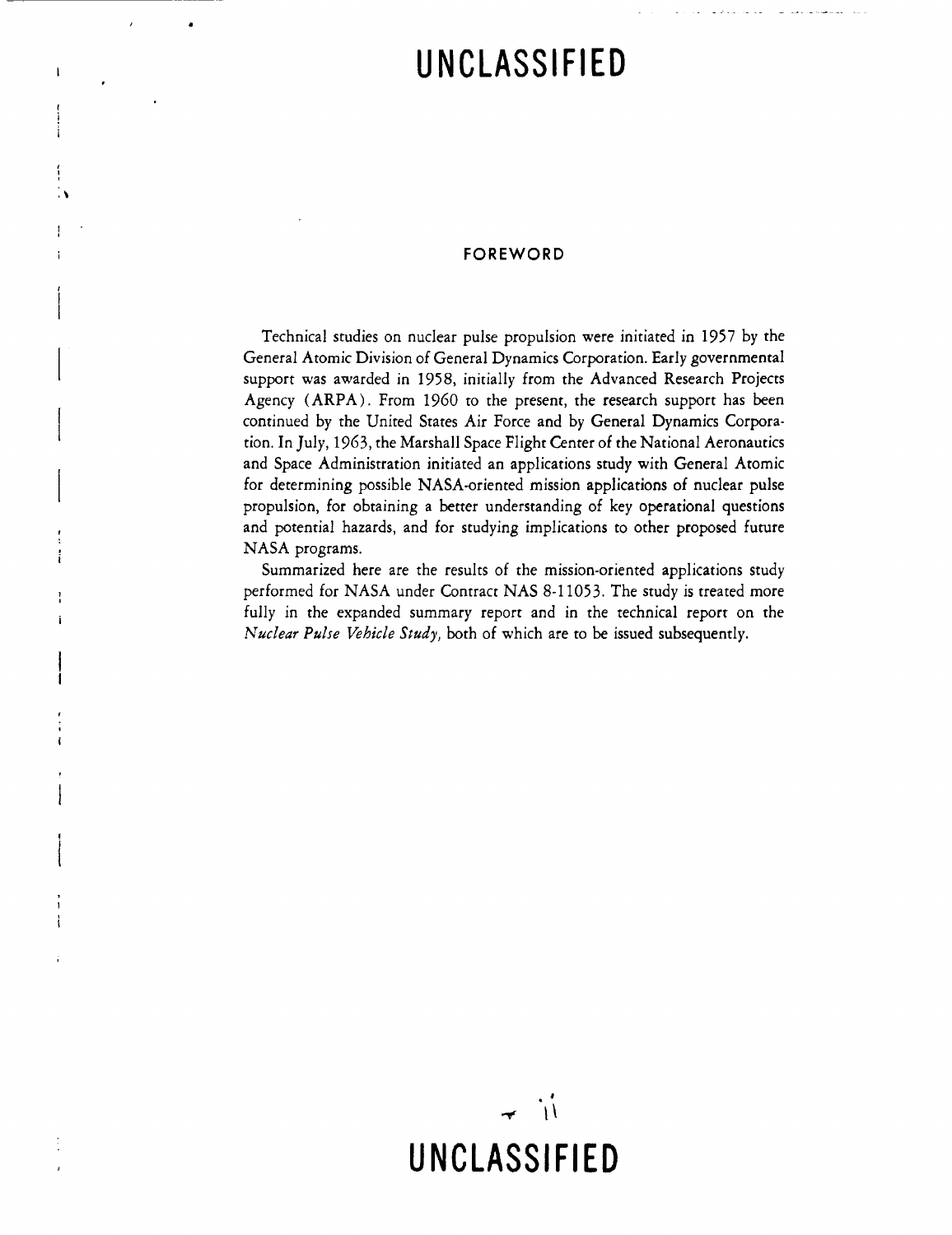$\label{eq:2.1} \frac{1}{\sqrt{2}}\int_{\mathbb{R}^3}\frac{1}{\sqrt{2}}\left(\frac{1}{\sqrt{2}}\right)^2\frac{1}{\sqrt{2}}\left(\frac{1}{\sqrt{2}}\right)^2\frac{1}{\sqrt{2}}\left(\frac{1}{\sqrt{2}}\right)^2\frac{1}{\sqrt{2}}\left(\frac{1}{\sqrt{2}}\right)^2.$ 

 $\mathcal{L}(\mathcal{L}^{\mathcal{L}})$  and  $\mathcal{L}^{\mathcal{L}}$  . The set of  $\mathcal{L}^{\mathcal{L}}$ 

 $\sum_{i=1}^{n}$ 

 $\bar{1}$  .

 $\mathcal{L}_{\mathcal{A}}$  and  $\mathcal{L}_{\mathcal{A}}$  are the set of the set of the set of the set of  $\mathcal{A}$ 

四面目。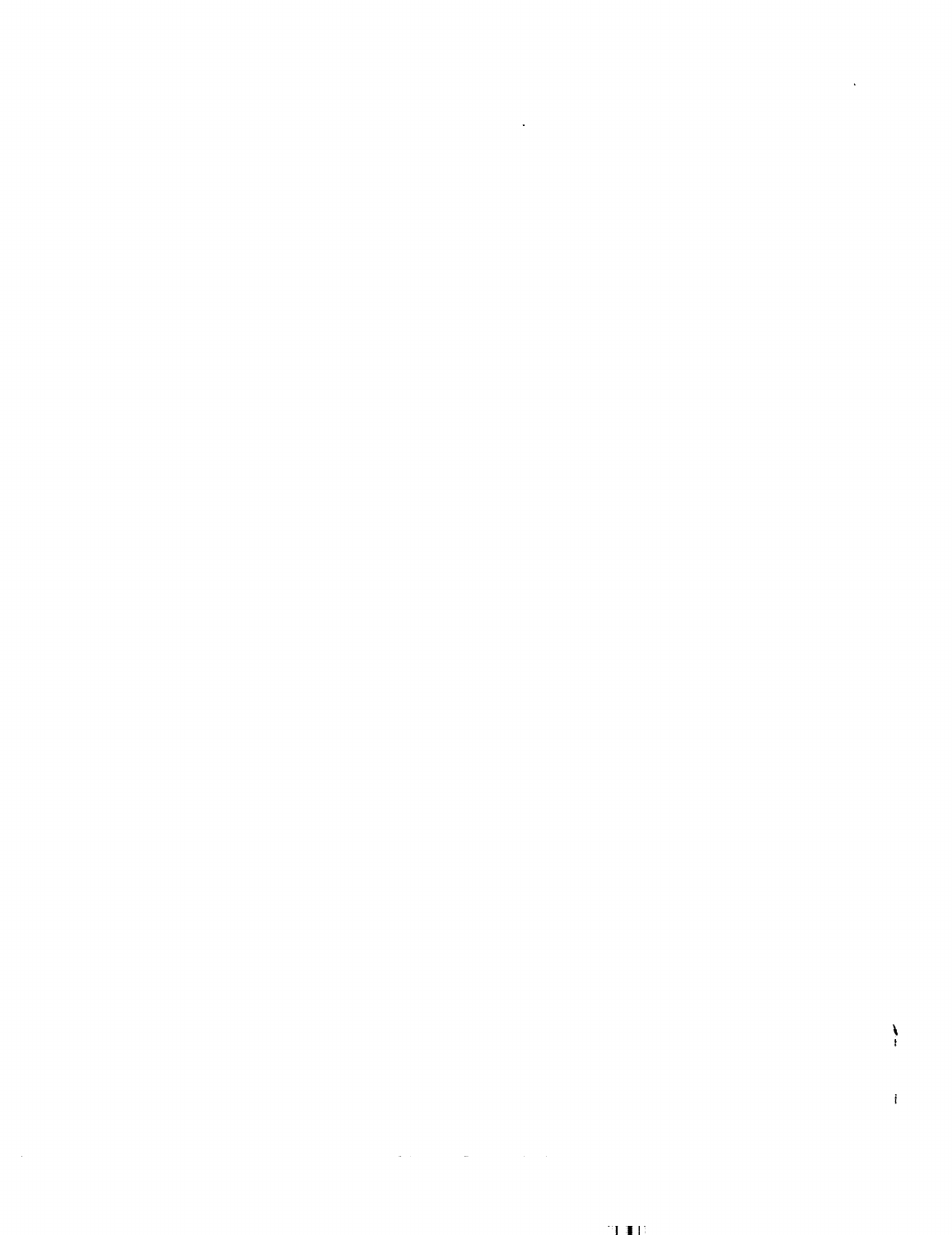

 $\bar{ }$ 

 $\pmb{\setminus}$ 

 $\mathbf{I}$ 

 $\bar{\bar{z}}$ 

## CONTENTS

|    | <b>FOREWORD</b>                                            | v |
|----|------------------------------------------------------------|---|
| 1. |                                                            |   |
| 2. |                                                            | 2 |
| 3. | RELATIONSHIP TO OTHER NASA EFFORTS                         | 2 |
|    | Lunar and Planetary Exploration and Transportation Studies | 2 |
|    | Earth-launch-vehicle (ELV) Programs                        | 2 |
|    |                                                            | 2 |
| 4. | METHOD OF APPROACH AND PRINCIPAL ASSUMPTIONS               | 2 |
|    |                                                            |   |
|    | Specific-conceptual-systems Study Phase                    |   |
| 5. | BASIC DATA GENERATED AND SIGNIFICANT RESULTS               |   |
|    | Systems Influence from the Parametric Study Phase          |   |
|    | The 10-meter Conceptual Vehicle Systems                    | 4 |
|    |                                                            | 4 |
|    |                                                            |   |
|    | Mars Exploration System Performance                        | 5 |
|    | Lunar Transport Systems Performance                        |   |
|    | Larger Vehicle Capability and Growth Potential             | 8 |
|    |                                                            | 8 |
|    |                                                            | 9 |
| 6. |                                                            | 9 |
| 7. |                                                            | 9 |
| 8. |                                                            | 9 |

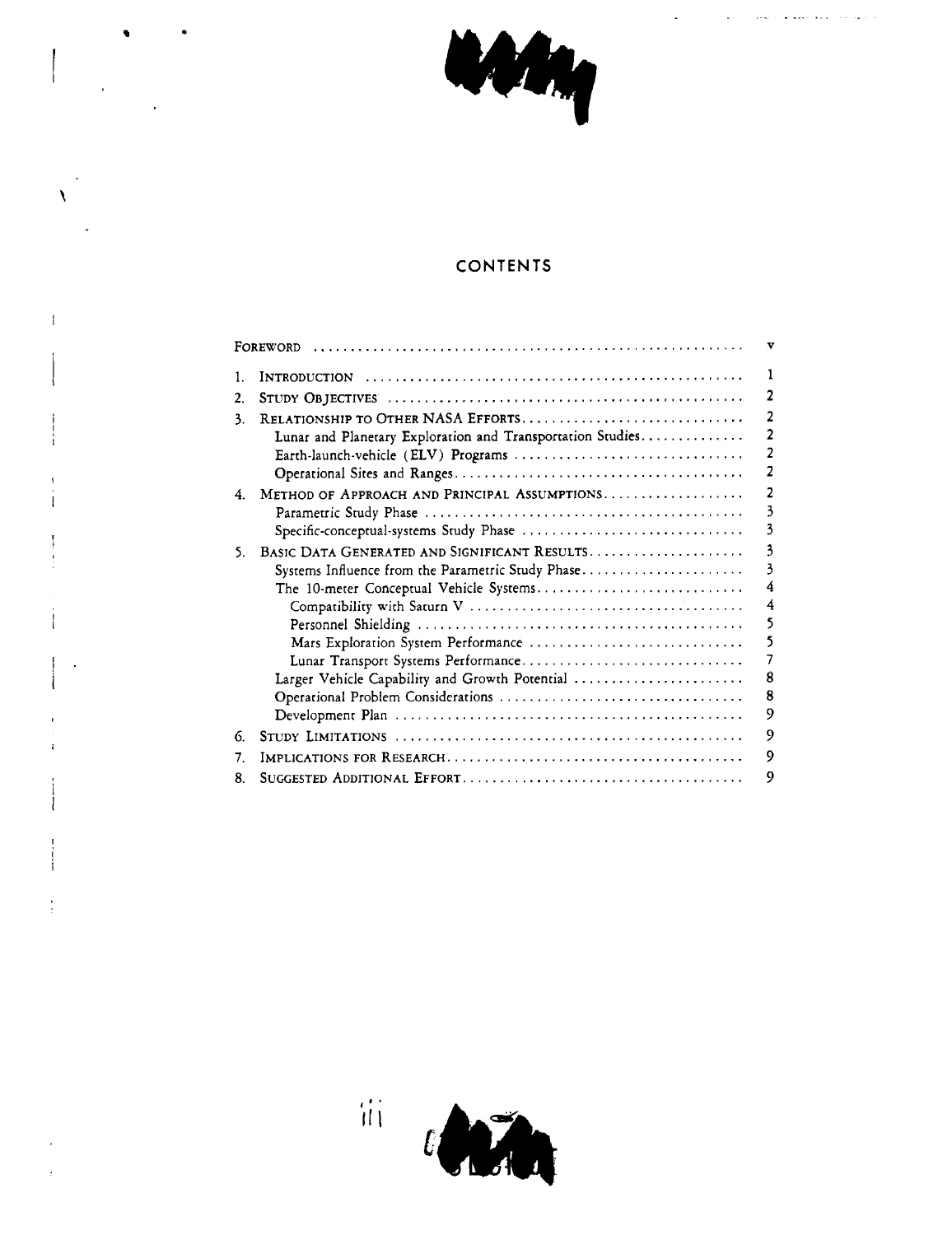$\frac{1}{\sqrt{2}}\sum_{i=1}^{n} \frac{1}{\sqrt{2}}\left(\frac{1}{\sqrt{2}}\right)^2$ 

 $\mathcal{L}^{\text{max}}$ 

 $\frac{1}{\sqrt{2}}$  $\hat{\mathbf{V}}$  $\mathcal{L}^{\text{max}}_{\text{max}}$ 

**THEFT**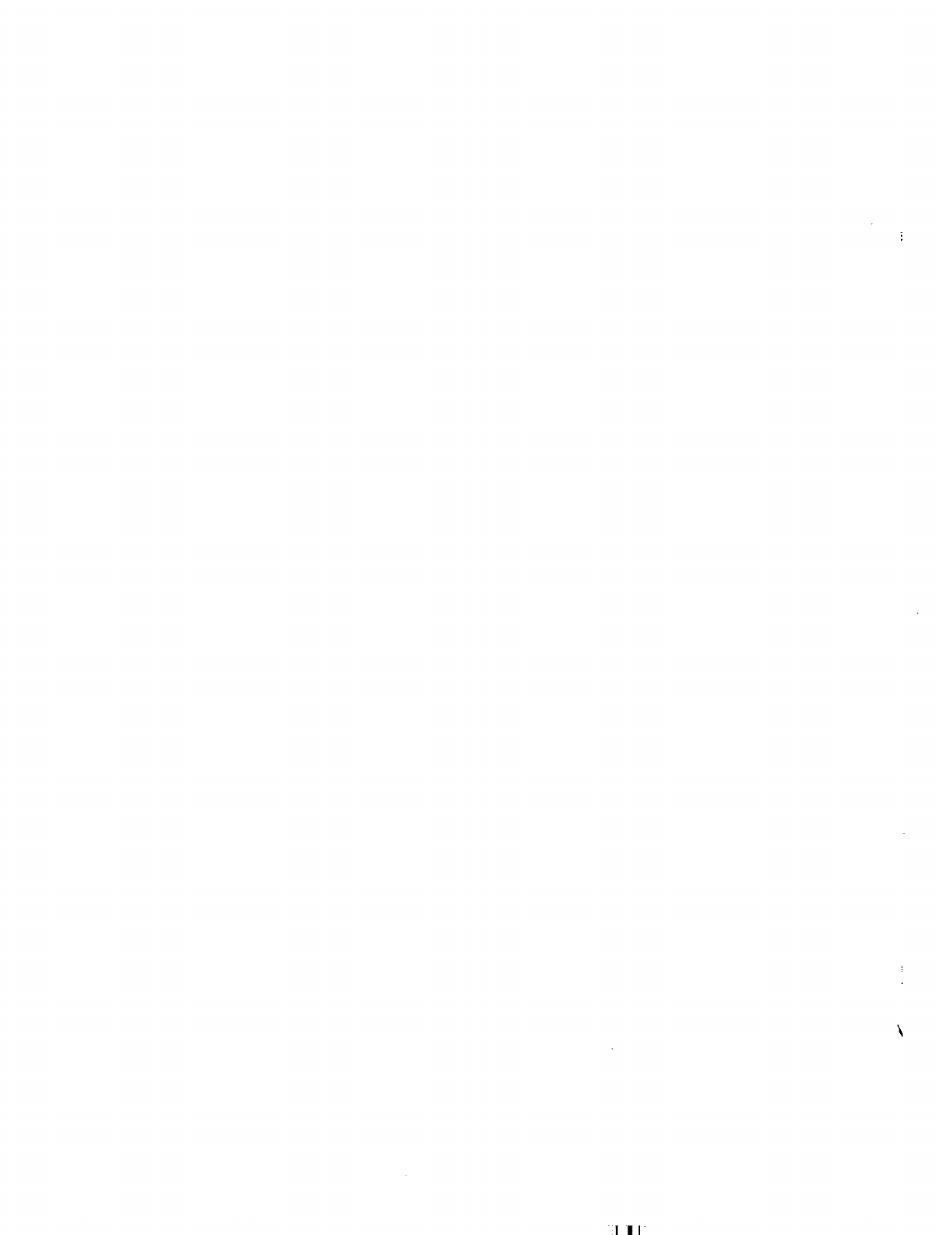

## I. INTRODUCTION

١

Ì

ţ

ł

Over six years of continuous **and** intensive analytical **and** experimental research have been concentrated on nuclear pulse propulsion. This propulsion concept - a prime example of the peaceful application of nuclear explosions -- offers performance potential **for** realizing economic manned space travel to **any** part of our solar system.

A nuclear pulse propelled vehicle is shown conceptually in the **frontispiece.** Briefly, the propulsion system operates **as** follows: **Low-yield** nuclear pulse units are detonated sequentially external to and below the vehicle. A substantial fraction of the mass of each pulse unit-the propellant is directed toward the bottom of the vehicle **as a** highvelocity, high-density plasma which is *intercepted* by **a** large circular metallic plate - the pusher. The momentum of the propellant is transferred to the pusher and the resulting **ac**celerations are smoothed out by shock-absorbing devices to levels of a few  $g'$ s in the upper vehicle — well within human tolerance. System performance is characterized by both high thrust-to-weight ratios **and** large specific impulses.

The research effort, **about** half of which has been experimental, was directed initiaIly to demonstrating scientific **feasibility.** Now that the concept appears to be **feasible** without new "inventions," the current effort includes determining the engineering practicality of the concept through integrated propulsion-system design studies and applied research programs to provide technical information relating to pulseunit design, pusher ablation, and structural integrity of the pusher attachments and shock-absorbing systems.\*

Earlier design studies concentrated on vehicles of large sizes (4,000 tons) and high specific impulse (4,000 to **6,000** sec) that would be capable of direct launch **from** the earth's surface or suborbital start-up and would have a vehicle thrust to weight  $\geq$  1.25 *g*. Such vehicles would have propulsionmodule inert-weight fractions of 0.3 to 0.4 **and** pulsing intervals of about 1 sec. During the current applications study, it became evident that NASA mission constraints on the propulsion system were **far** less demanding, which tended to relieve design and operational problems, improve reliability, and increase over-all system performance. **For** example, NASA mission requirements allow orbital nuclear start-up, with rendezvous, which in turn will permit:

- Selection of near-optimum vehicle thrust-toweight ratios.
- **Lower** inert-weight fractions, higher payload fractions, higher mission velocities.
- Greater time spacing between nuclear pulses.
- **Lower** net vehicle accelerations, simpler and more reliable designs, improved specific impulse for **a** given size.
- Possible elimination of fission products dispersed in the **atmosphere.**
- Elimination of long-term **artificial** electron belts.

These new considerations, together with recent **advances** in pulse-unit design, greatly enhance the mission capabilities of small propulsion modules that **are** compatible with the Saturn V:

| Propulsion module weight ≤200,000 lb |  |
|--------------------------------------|--|
| Inert weight fraction  10% to 20%    |  |
| Specific impulse 1,800 to 2,500 sec  |  |
| Propulsion module diameter10 m       |  |

These smaller modules tend to be less efficient and may carry a larger nuclear-fuel inventory for a given mission, which increases the operating cost per unit payload over that of the larger, high I<sub>sp</sub> vehicles. However, in comparison with other **advanced** propulsion systems for the 1970 era, the economics of the small vehicles **are** still very **attractive.** All of these factors, together with its desirable operational characteristics, make the Saturn V compatible module **an** interesting early development goal.

**Further,** this small propulsion module represents an early system capability that establishes **a** technology base from which gross performance improvements are indicated, leading to **a** true solar-system transportation capability. No major operational or fuel **availability** obstacles appear to preclude **appropriate** employment of nuclear pulse vehicles in the National Space Program.

Primarily because of the longer pulsing intervals **allowable, a** ground-oriented, phased, development plan appears practical, permitting **not** only prototype development but **also** prelaunch *qualification* of **fllght-rated** operational propulsion modules at ground facilities.

A note of caution and of optimism must be injected here. Design data for the Saturn V compatible propulsion modules **were** not derived from specific point-design studies; they were obtained by scaling from much larger modules. Some performance inaccuracy may therefore exist. Design studies initiated too recently to be included in the present mission studies indicate that the scaled performance estimates used are probably conservative.



<sup>\*</sup>This work has been **reported** in *Technical Summar) Report,* Nuclear *Pulse Propulsion Project* \_Pro]ect *ORION6* Air **Force** Sys**tems** Command, **RTD** TDR 63-3006, Vols. I-IV, 1963 (S-RD report) **and** in more than 300 **technical** reports that have been issued on **the** Project.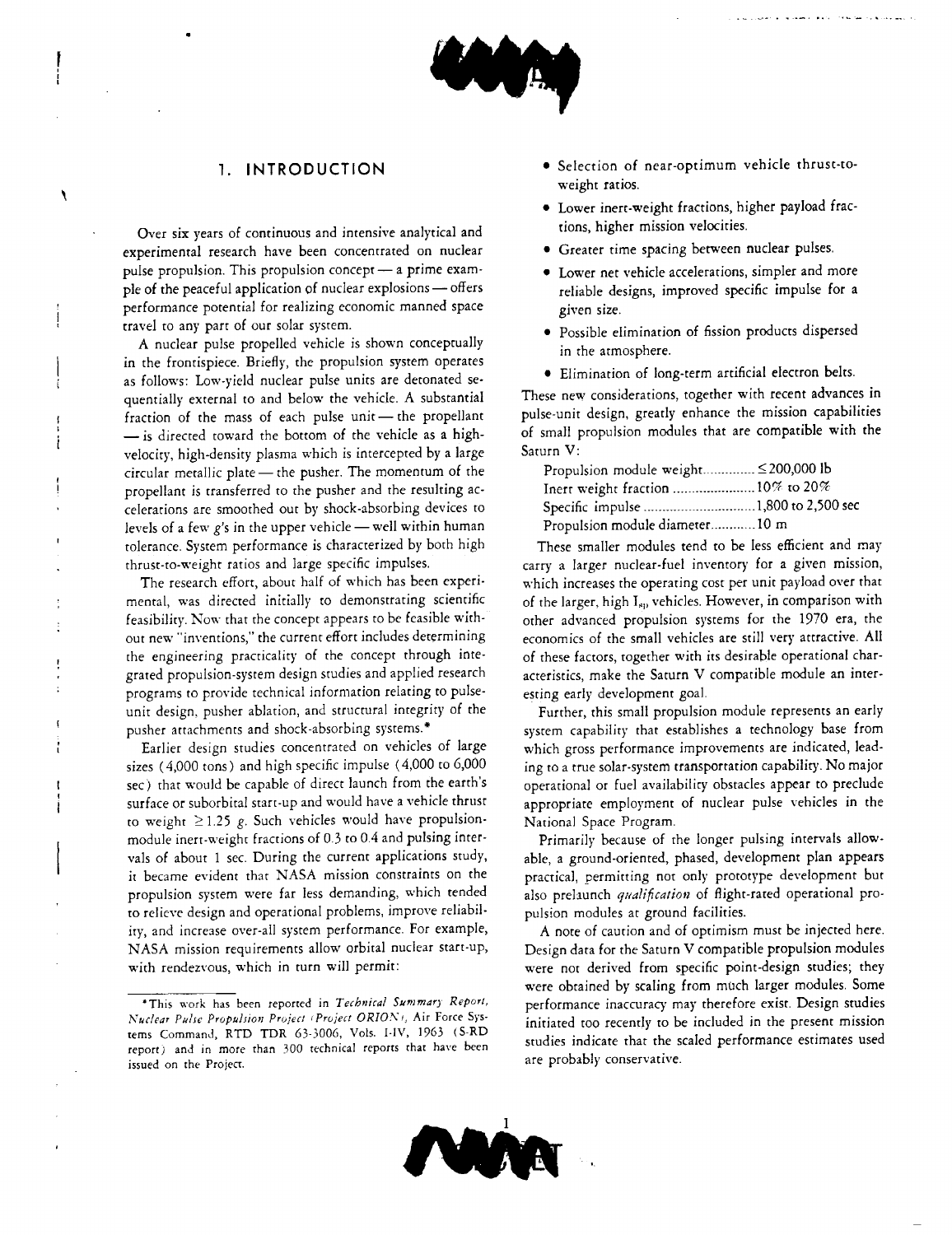

## 2. STUDY OBJECTIVES

This seven-month study was performed to explore the mission potential of the nuclear-pulse space vehicle concept. A variety of space missions were considered for both "favorable" and "unfavorable" departure years and for near-term **and** long range. The study, of broad scope **and** limited depth, encompassed three primary **and** three **secondary** objectives:

#### *Primary Objectives*

- 1. Determining the mission potential of nuclear-pulse space vehicles for lunar **and** planetary missions **in** the time period between 1975 and 1995 for **a** variety of mission profiles and operational objectives.
- 2. Defining expected operational systems, operational problems, and possible **approaches for** solution to the problems.
- 3. Establishing typical development programs directed *toward* reaching major planetary mission capability in the 1975-1995 time period.

### *Secondary Objecti\_'es*

- 1. Developing parametric propulsion-vehicle system design data in **a** form useful for the various mission studies.
- 2. Defining possible areas of growth or *improvement* in *technology* which would have a substantial influence on future performance, **operations,** or developmenr programs.
- 3. Providing nuclear-pulse vehicle performance tech**niques** capable of simulating flight and indicating performance **for** any given vehicle.

## 3. RELATIONSHIP TO OTHER NASA EFFORTS

The nuclear **pulse** space vehicle, assuming **that its** oper**ational** potential **approaches** that indicated by *this* study, would appear capable of having a strong influence on future NASA programs during and beyond the 1970's. At least three areas of NASA effort could be affected: (1) studies **and** eventual execution of lunar **and** planetary exploration **and** transportation, (2) the earth-Iaunch-vehicle programs, and (3) operational sites **and** ranges.

### LUNAR AND PLANETARY EXPLORATION AND TRANSPORTATION STUDIES

There are several significant operational and economic advantages for nuclear pulse propuIsion in its initial realm of operation--earth orbit to the lunar or **planetary** orbit and return. A major operational **advantage** is that it is capable of performing *with a single stage* the *complete* round trip. The crew need **master** only *one* restartable propulsion system, which they can exercise prior to departing earth orbit on a difficult mission and, if necessary, maintain or service during the mission.

An economic advantage appears evident primarily for two reasons: (1) one stage, instead of several, for interorbit flight operations reduces the required over.all development task, interface and staging complexities, and series reliability requirements, all of which are very costly, and **(2)** relatively low earth-orbit departure weights keep down the boost-toorbit costs, which typically predominate the economics o6 such missions.

#### EARTH-LAUNCH-VEHICLE (ELV) PROGRAMS

The mode of operation most compatible with NASA's near-future requirements is an orbital start-up of the nuclear pulse vehicle, with conventional ELV's employed for the important boost to orbit. Saturn V appears to be appropriate for **a** considerable period of time for *space* exploration and transportation.

For the post-Saturn era, tentative ELV requirements for the nuclear pulse vehicle are low-aspect-ratio ELV configurations to match the relatively large diameters of larger nuclear pulse vehicles and ever-lmproving booster economics, both of which tend to favor recoverable boosters.

### OPERATIONAL SITESAND RANGES

The operations, sites, and facilities for nuclear **pulse** propulsion will introduce some new operational considerations, primarily in the handling, loading, and launching of nuclear fuel and high explosives. Here the utilization of AEC and military experience seems logical.

To eliminate **fission-product** fallout or the trappage of electrons in artificial radiation belts, some different *con*straints on earth-orbit departure trajectories may be required. These, **in** turn, may be reflected in modified boost-to-orbit trajectories, range-safety considerations, etc.

A preliminary *investigation* of basing requirements indi*cates* that modest modifications to the now-programmed Cape Kennedy facilities will be required to support Saturn V-boosted **nuclear** pulse systems. No hazards are envisaged **(for** the orbital start-up mode) which would necessitate a launch site other than part of the Cape Kennedy *complex.*

## 4. METHOD OF APPROACH AND PRINCIPAL ASSUMPTIONS

The study was divided into two phases: **a** parametric phase to explore a very broad range of sizes and mission capabilities and then a specific-conceptual-system phase to

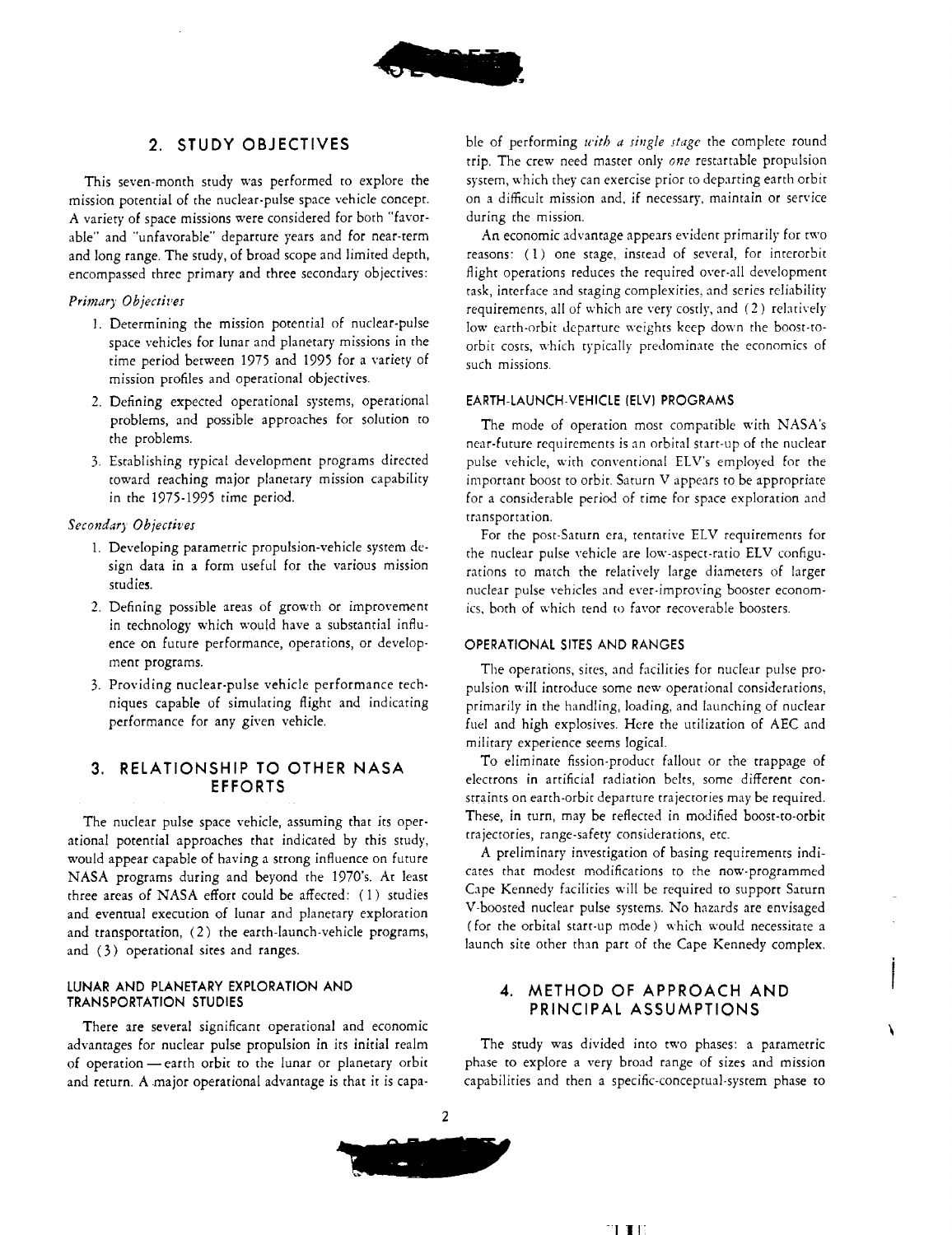

investigate in greater detail the mission capability of two selected sizes of nuclear pulse vehicles.

#### PARAMETRIC STUDY PHASE

١

Ţ

Four tasks were performed during this phase of the study.

**1.** Parametric characteristics defining the performance and operation of nuclear pulse propulsion modules, as **functions** of effective thrust, were derived from earlier propulsionsystem design studies over a wide range of thrust. These parametric characteristics **are** the *principal assumptions* of the study.

2. Vehicle systems were defined and "exercised" by computing their performance **for** a range of mission velocities encompassing the simpler and more difficult **Mars** explorations, lunar missions, and selected Jovian explorations. Concurrently, mission payload requirements were compiled. Three modes of operation (Fig. I ) were considered: (a) *A* self-boost-to-orbit mode, called operational Mode I, which



**Fig. 1 --** Operational modes

requires an effective thrust-to-weight ratio >1.0 to escape the earth's gravity. (b) *An* orbital start-up mode, Mode III, in which the nuclear pulse vehicle is initially lofted to orbit by a chemical booster. The thrust-to-weight ratios **for** Mode III can be well under 1.0. *(c)* An intermediate Mode II in which the propulsion module is loaded in orbit after selfboosting.

3. Comparative direct operating costs and the major cost components were computed in a simplified cost analysis to derive the more economical operating modes and vehicle sizes over the broad range of nuclear pulse systems being explored.

4. Operational problems and hazards unique to nuclear pulse propulsion were explored so as to define and quantify, to first order, the magnitude of the problem and to identify those problem areas that require further attention.

## **SPECIFIC-CONCEPTUAL-SYSTEMSSTUDY PHASE**

During the **secondstudy**phase, **five** tasks were performed; the major portion **of** the contractual effort, however, **was** devoted to the first three.

**1.** *Two* specific nuclear pulse propulsion modules were defined in conjunction with specified manned payloads **for** a variety of Mars and Jovian explorations, **for** Mars logistic delivery, and **for** lunar logistic and personnel transport. The propulsion modules were sized to be compatible with earth launch vehicles planned **for** the same time periods. The Saturn V compatible module, a **10-m-diameter** (32.8-ft) configuration, received particular emphasis after it **appeared** capable of more than adequately performing most of the exploration and space logistic tasks of early interest. The second module, of 20-m-diameter (65.6-ft), is compatible with post-Saturn design concepts.

2. Performance **and** approximate direct costs were determined **for** the space missions mentioned above.

3. *A* sensitivity analysis was made by varying, one **at** a time, the more suspect vehicle-performance or unit-cost inputs and recomputing the total *mission* performance or costs.

**4.** *A* tentative development plan and schedule was generated for an orbital start-up **10-m** propulsion module.

**5.** Advanced versions of nuclear pulse vehicles and their performance and economic potential were reviewed. These data are based on performance characteristics predicted by exploiting known **fundamental** properties of nuclear fission and **fusion** devices.

## 5. BASIC DATA GENERATED AND SIGNIFICANT **RESULTS**

**Most** of the significant results of this study concern a 10-m-diameter propulsion module, which is about half the size of the smallest module that has previously received serious design consideration, but which has a very impressive *(scaled)* performance capability in the orbital start-up operational mode. Much of the credit for appreciating such a vehicle's capability goes to NASA **for** recognizing the logic and value in this size vehicle in spite of its poor propellant economics and comparatively degraded specific impulse.

#### **SYSTEMS**INFLUENCE **FROM THE PARAMETRIC STUDY PHASE**

**The** performance and operating economics of **nuclear pulse vehicles** are **strongly influenced** by two rather **unique** characteristics. One **is** the **variation of specific** impulse with

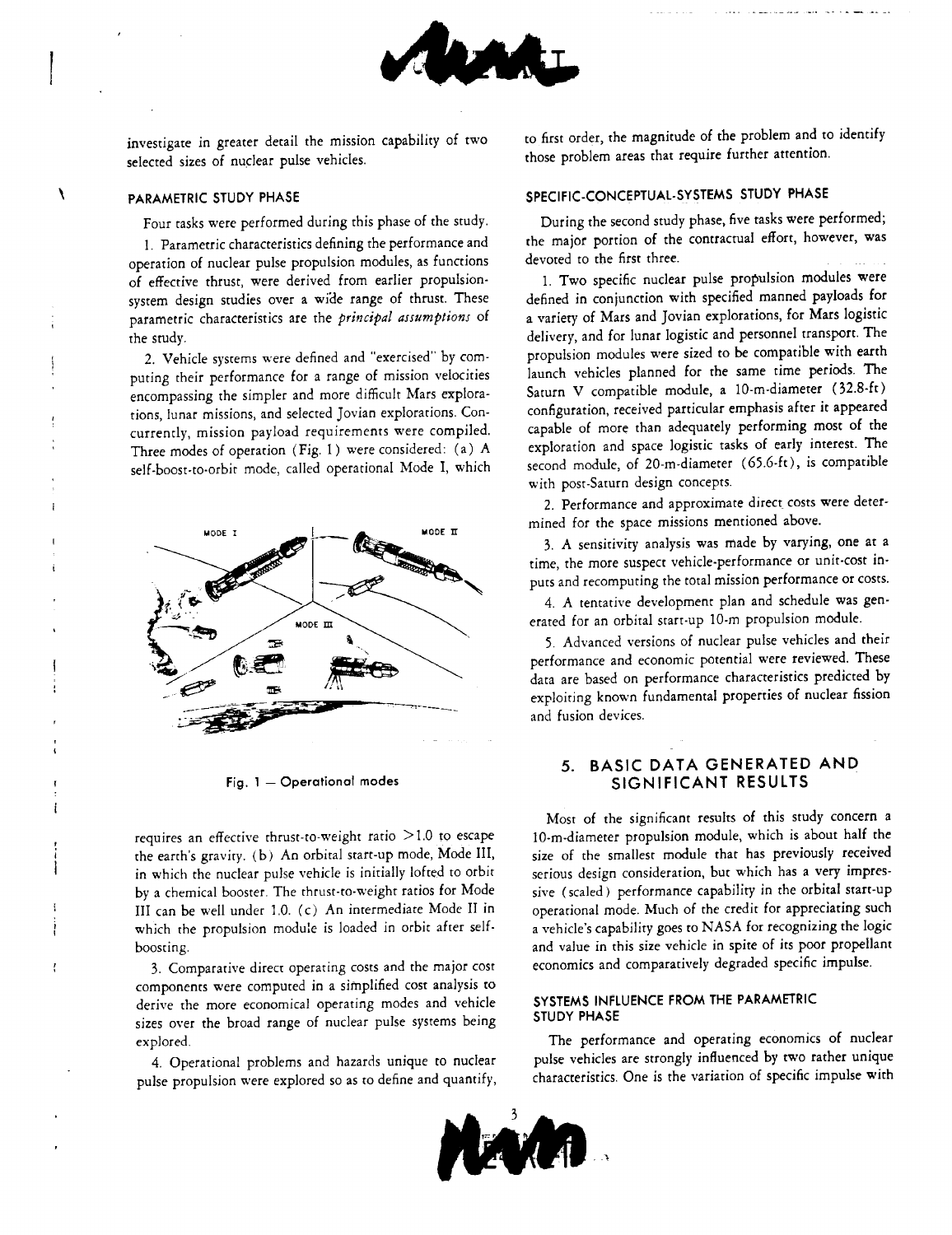

vehicle size, or with thrust if other operating conditions remain fixed. The nominal curve of specific impulse versus effective thrust used throughout most of this study is shown in Fig. 2. The curve indicates obvious performance advantage with increasing size or thrust.

The second characteristic is the variation of over-all propellant costs with size or thrust, as shown in Fig. 3. Propellant-unit cost decreases rapidly with increased size or thrust. Thus, larger vehicles are strongly favored from the viewpoint of direct operating cost per pound of payload delivered.



Fig. 2 - Propulsion-module specific impulse



Fig. 3 - Over-all propellant costs

The most useful guidance from the parametric study phase comes from the performance benefits of an orbital start-up, reduced thrust-to-weight ratio, mode of operation. These benefits are seen in Fig. 4, where the single-stage payload delivery capability of typical nuclear pulse vehicles is shown for initial thrust-to-weight ratios of 1.25 and 0.25. At a thrust-to-weight ratio of 0.25, mission velocities of 100,000 fps are attainable with significant payloads at a thrust well under one million pounds.



Fig. 4 - Typical payload capabilities

The definition of exploration mission payloads and mission requirements, the compatibility with Saturn V or other ELV's and their major facilities, and the evaluation of mission hazards associated with the various start-up modes of operation for early nuclear pulse systems were also derived from the parametric study phase.

## THE 10-METER CONCEPTUAL VEHICLE SYSTEMS

The conceptual design of a 10-m propulsion module, as defined and "frozen" for this study, is shown in Fig. 5. The basic module can carry 900 pulse units internally in its "ready-to-fire" racks. Additional propellant may be carried external to the basic module in the expendable propellant magazines shown.

The payload and supplemental propellant region of manned vehicle configurations are atop and around a central payload spine, as shown. Support columns for the propellant magazines and for externally carried payload are located around the central spine.



Fig. 5 - Ten-meter propulsion module

Í,

Compatibility with Saturn V

The 10-m-module configurations, as discussed previously, are compatible with the Saturn V earth launch vehicle. Typ-

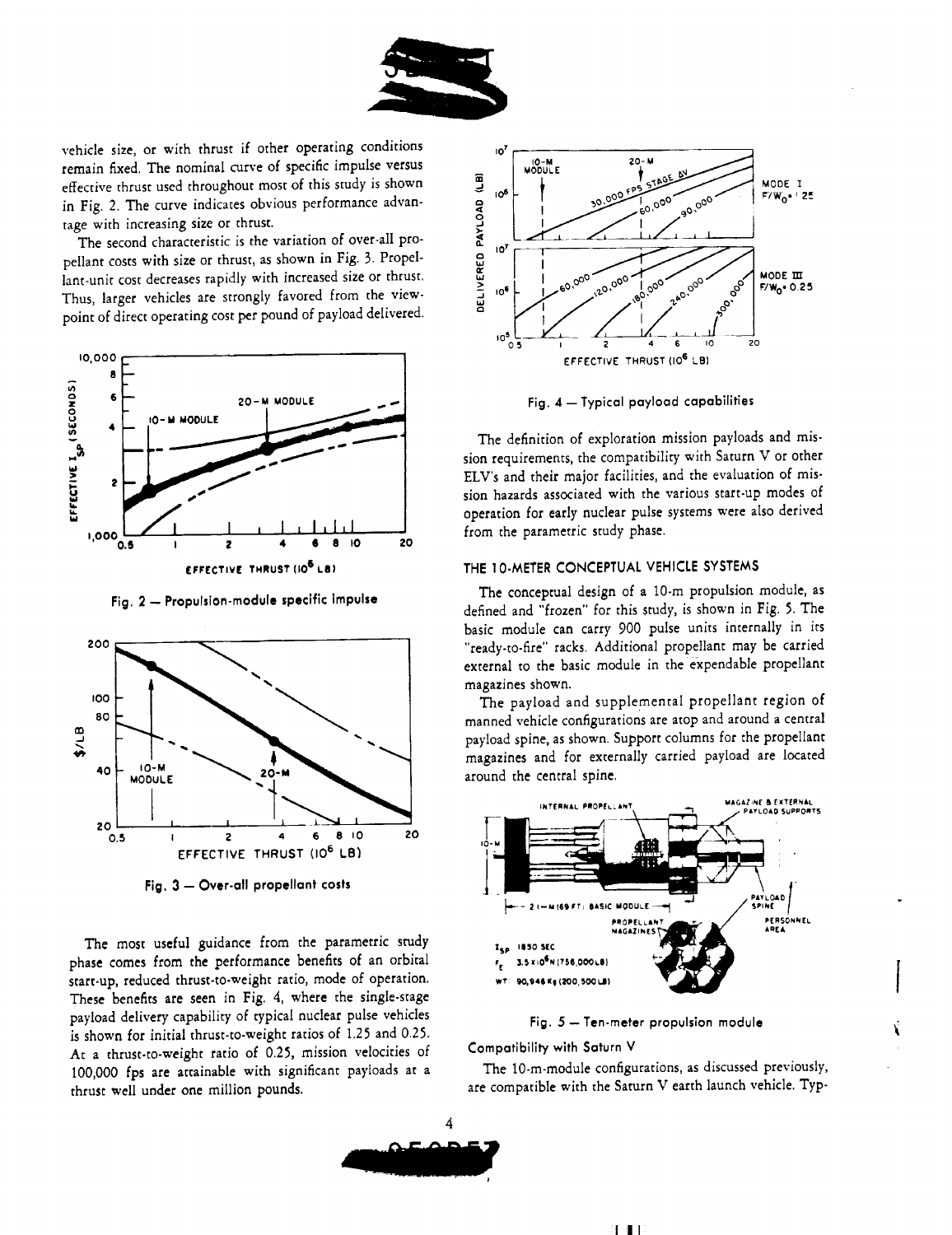

ical earth launch configurations are shown in Fig. 6. For the boost-to-orbit vehicles, the Saturn's orbital payload is 100,000 kg (220,000 lb) or less. The center boost-to-orbit configuration can carry not only the entire **operational** payload structure, **all** hardware, **and** most **of a Mars** mission expendables, but **also** two manned (or mannable) orbital assembly modules.



**Fig. 6-** Module compatibility **with Saturn** V

For **a** suborbital start-up mode of operation, **a** complete, but ordinarily not fully loaded, 10-m nuclear pulse vehicle can be lofted to about 10,000 fps by **a** Saturn S-1C stage.

#### **Personnel Shielding**

During engine operation, **a]l** personnel **are** required to be within **a** shielded "powered flight station." Shielding requirements for this study have been based on **an allowable** propulsion dose of 50 rem per mission. These requirements result in a shaped shield of 25  $g/cm<sup>2</sup>$  or more of hydrogenous material on **all** surfaces of the powered flight compartment. The compartment can therefore **also** serve **as a** solar "storm cellar."

#### **Mars** Exploration **System Performance**

**Mars** exploration vehicles using the 10-m propulsion module were conceptually designed and exercised on missions requiring velocities from  $\sim$  50,000 to 100,000 fps. Departure weights and performance were computed for missions with **and** without destination payloads capable of providing manned landings on **Mars,** and for mission personnel complements of 8, nominally, or up to 20 persons.

An artist's conception of **a** two-vehlcle convoy in earth orbit, being readied to depart for **a** manned surface exploration of **Mars,** is shown in **Fig.** 7. Each vehicle carries eight

persons plus 75,000 kg of destination payload for use while in **Martian** orbit. **For** personnel safety, each vehicle carries **food and** ecology expendables **for a** double personnel complement for 290 days, the trip duration remaining **after** the **Mars approach** maneuver. The total mission velocity requirement is 72,850 fps, based on **a** 1975 departure **and** a 450-day mission that terminates with **a** 50,000 fps earth **approach** velocity.



**Fig. 7** -- **Two-vehicle** convoy **for Mars exploration**

For the exploration mission depicted, each vehicle has **an** earth departure weight of 753,000 kg ( 1,660,000 lb). Eight successful rendezvous of Saturn V payloads **are** required to build up each vehicle of the two-vehicle convoy. For a single vehicle exploration (without the extra food **and** expendables) the departure weight is 741,000 kg ( 1,632,000 lb).

The effect of variations in the **amount** of destination payload and in number of exploration personnel is shown in Fig. 8. Each configuration employs the *same* basic 10-m propulsion module **and** operares through the same mission profile. The configuration shown in Fig. 7 is the center one in **Fig.** 8. The two 8-man configurations on the left carry **as** destination payload only 750 kg of mapping **and** data-storage equipment. Two 20-man configurations **are** shown on the right; one has **a** negligible destination payload, the other has 150,000 kg.

The effect of variations in mission velocity requirements is shown in Fig. **9.** An 8-man, 450-day **Mars** operational payload **and** the small (750 kg) destination payload **are** carried in each vehicle. The configurations **are** identical except for variations in the reentry vehicle, when required, **and** in the quantity of propellant **and** propellant magazines. **For** the range of earth-orbit departure weights shown, four to nine successful Saturn V rendezvous **are** required.

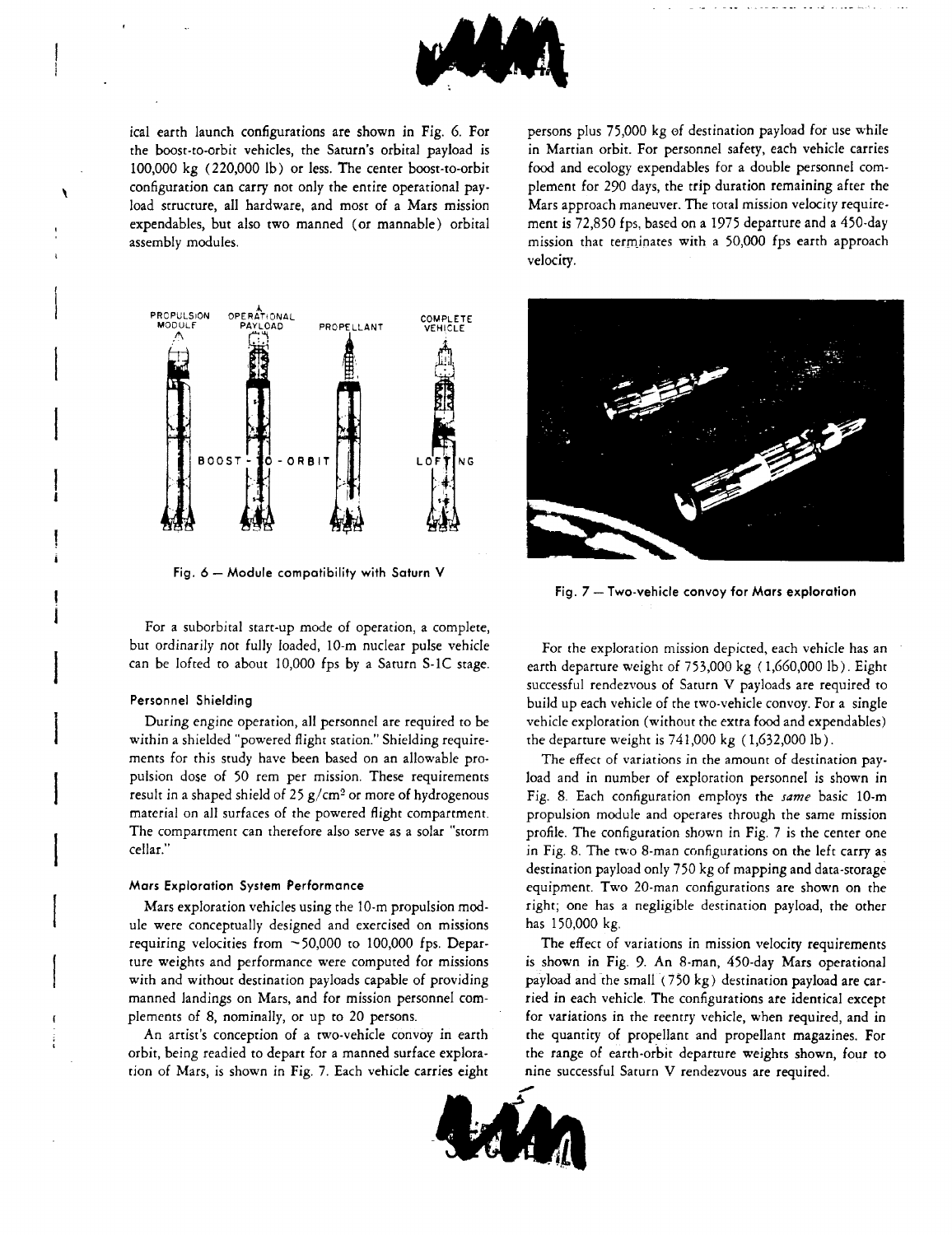



Fig. 8 - Variations in Mars-mission payload



Fig. 9 - Variations in mission velocity

The range of mission velocities shown in Fig. 9 (based on the requirements of a 1975 departure) extends well beyond the range found in the cycle of "favorable" to "unfavorable" Mars departures. Departing on the most unfavorable year typically requires an 8% increase in departure weight, whereas the most favorable year permits a decrease of about 15%.

Direct-operating-cost comparisons and breakdowns for single-vehicle missions are shown in Fig. 10. The wider bars represent costs for the four mission velocities given in Fig. 9. The two narrower bars show cost differences for the M-2 case when carrying 75,000 kg of destination payload or when the personnel complement is 20 instead of 8. The latter comparisons indicate that useful payload could be more or less doubled at a direct mission cost increase of only one-third (presumably with little or no increase in the higher nonrecurring costs).

The earth-launch-vehicle (ELV) costs account for approximately 60% of total operations and the nuclear pulse pro-



Fig. 10 - Mars-mission operating cost comparisons

pellant accounts for 20% to 30%. The comparatively small amount spent for the propulsion module indicates that it should be more expensive, if increasing its cost would improve the efficiency or weight so as to reduce propellant and/or boosting requirements.

The data of Fig. 10 *include* procurement of duplicate propulsion modules, payload sections, and redundant propellant and Saturn V operations to account for boosting, orbital mating, and loading probabilities. The probabilities used were 0.85 for successful orbital delivery, 0.97 for mating of propulsion module and payload section, 0.98 for loading propellant magazines, and 0.99 for loading destination payload. The over-all probability goal for orbital departure readiness was 0.75 or greater.

An abbreviated weight statement itemizing the make-up of the Mars exploration vehicle for both a Mars orbital and a Mars landing mission is given in Table 1.

## Table 1 MARS ROUND-TRIP WEIGHT STATEMENT

#### (8-man, 450-day, M-2 Mission)

|                                            | Orbital<br>Mission<br>(kg) | Landing<br>Mission<br>(kg) |
|--------------------------------------------|----------------------------|----------------------------|
| Operational payload                        | 80,000                     | \$0,000                    |
| Intransit payload                          | 250                        | 1.000                      |
| Destination payload $\ldots \ldots \ldots$ | <b>750</b>                 | $-5,000$                   |
| Total payload weight                       | 81,000                     | 156,000                    |
| Propulsion module $\ldots$                 | 92,430                     | 93,800                     |
| Propellant magazines                       | 13.35                      | 16,785                     |
| Guidance and start-up fluids               | 6.570                      | 7.235                      |
| Propellant                                 | 405,265                    | $46 - 180$                 |
| Earth-orbit departure weight.              | 599,000                    | 741,000                    |
|                                            | (1,320,0001b)              | (1,632,0001b)              |

In reviewing the Mars exploration performance capability of the 10-m nuclear pulse configuration, no attempt has been made here to make comparisons with other space propulsion systems. It is believed that in numerous respects-e.g., single-

1 T L

í

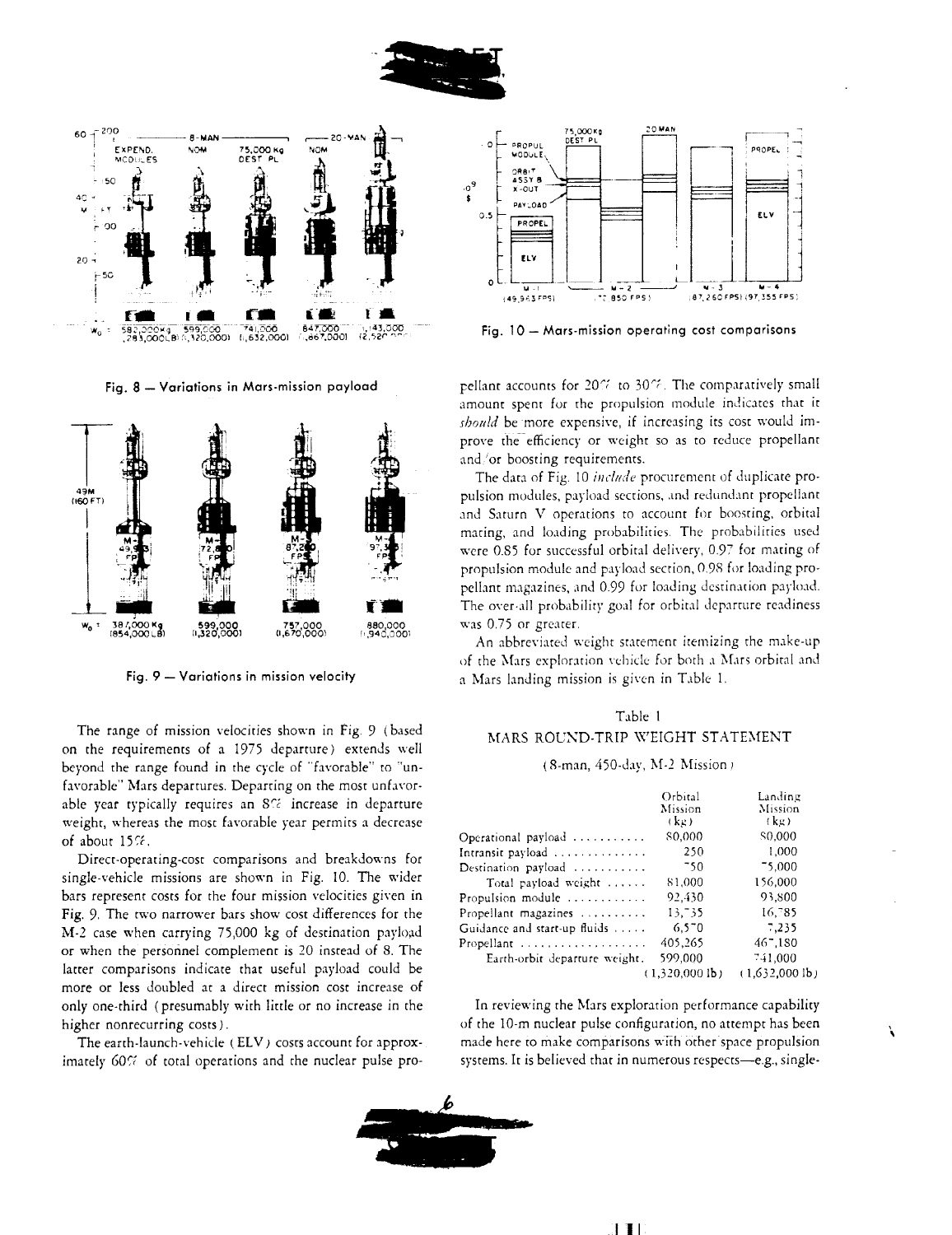

stage round-trip *capability,* modest orbital departure weights, payload versatility, relative insensitivity to mission year or mission profile, etc.-- the merits of the system for Mars, Venus, **and** other early explorations will be recognized.

#### **Lunar Transport** Systems **Performance**

Applications of the 10-m **propulsion module** to both **a reusable** *hmar* ferry and **one-way expendable** logistics **vehi**cles were investigated. Large transport capabilities, in com**parison** with today's lunar base planning, are **indicated.** Here, again, the **operating** costs are dominated by the **earth-launch**vehicle contribution.

*The Lunar Ferry.* **An earth-orbit-to-lunar-orbit** reusable ferry appears **to** be the better utilization **of** the **nuclear** pulse **system for** lunar base **support. Figure 11** is an artist's conception of such a lunar ferry in operation, where passengers are **transferring** to lunar **shuttles for** descent to the lunar surface. The *configuration* shown *carries* **20** passengers per



**Fig. ] I --** Nuclear pulse **lunar ferry system**

trip **plus** 200,000 **kg (440,000** lb) of cargo **for** the lunar surface plus propellant for the lunar shuttle vehicles.

For most of the trip, the passengers occupy the passenger modules attached to the central powered-flight-station $$ command module. During powered **flight,** radiation-belt penetration, or solar storms, they **would** remain **within** the more compact, **shielded,** powered **flight** station.

The lunar-surface logistic capability of the above system is shown in Fig. 12. The delivered payload is seen to be relatively linear **with** departure **weight, which indicates** a wide range of payload capability per trip without greatly changing the delivery cost effectiveness (since delivery costs are largely a function of the mass required in orbit).

Preliminary **estima:es of** direct operating costs **for** all **elements of** the **system have** been compiled and are **summarized** in **Fig.** 13. **The** cost **estimate** assumes **a maximum stay** tequirement of 4,000 lb per man-year. The costs level off at **requirement of** 4,000 Ib **per man-year. The** costs level **off at about** \$7.5 **million per man-year** as the base **size** reaches **several hundred men.**

Figure 13 **also shows a** percentage'breakdown **of the oper**ating costs, indicating **that the** two components **that need minimizing** are **the earth-launch-vehicle operations and the**







**Fig. 13 -- Lunar-base-support operating** cost per **man ,/ear**

nuclear pulse propellant. **A reoptimizarion of** the **nuclear pulse propulsion parameters, for** the lower **velocities** charac**teristics of** lunar **missions, may do much** to **reduce** the latter. **This** reoptimization **has** yet to be performed.

*One-way Lunar Logistics Vehicles.* **Two methods of employing** nuclear **pulse vehicles expendably offer system** gains **in one-way logistic** delivery **to** the **lunar surface.** One **employs nuclear pulse propulsion from earth orbit to near** the lunar **surface** and **the other from near** the **earth (after** lofting **to** about 10,000 **fps** by a Saturn S-1C **stage) to near the**

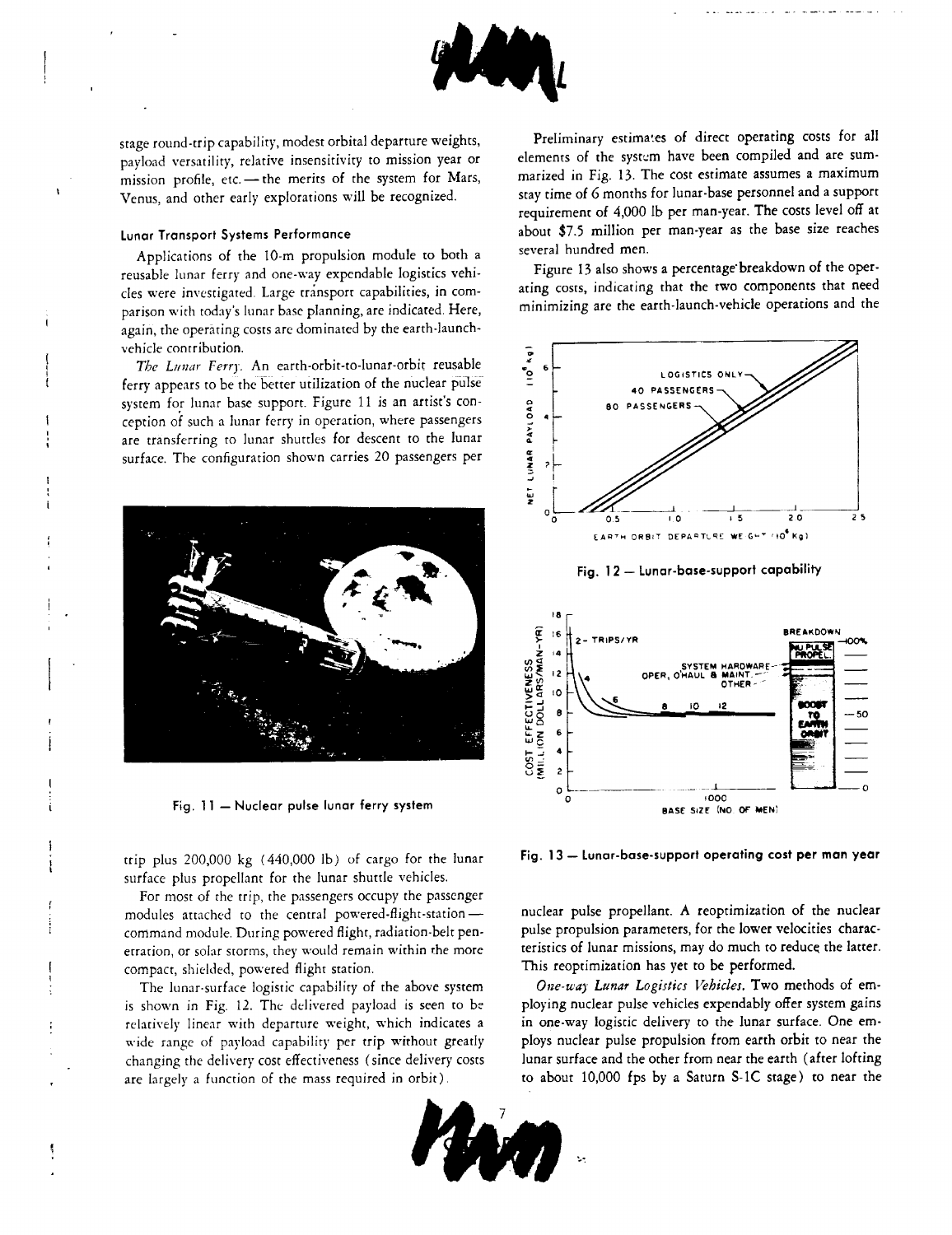

lunar surface. Both use chemical-rocket deceleration for the last *2,000* fps of lunar let-down,

A typical configuration for the earth orbit start-up mode of operation is shown in Fig. 14. With an earth-orbit departure weight of 1,800,000 kg (3,960,000 lb), this vehicle could deliver a payload of about 850,00 kg (1,870,000 lb) to the lunar surface. A similar but smaller vehicle, using an S-1C first stage, in a direct flight from the earth's surface could deliver approximately *67,500* kg ( 143,000 [b) to the lunar surface. A preliminary cost analysis indicates delivery costs of about \$1500, kg for the earth orbit start-up mode



Fig.  $14$  -- Orbital start-up lunar logistic vehicle

and about \$1600/kg for the direct-flight mode. These are about one-third the delivery costs when using an all-chemical Saturn V.

## LARGER VEHICLE CAPABILITY AND **GROWTH** POTENTIAL

Two approaches *can* provide marked increases in system effectiveness beyond that shown for *the* t0-m configurations. The first, with the same state of the art as the 10-m designs, will capitalize on the increased specific impulse and reduced propellant cost per kilogram for larger vehicles. This approach is pictured in Fig. 15, where a 20-m diameter explora*tion* vehicle is shown starting a maneuver to orbit Callisto, a moon of Jupiter. The 3,150-sec  $I_{\rm sp}$  of this vehicle will permit, for example, a single-stage round trip to Jupiter, with a 20-man *complement* and 100,000 kg of destination payload. Such a mission will require a total mission velocity of 192,000 fps and a duration of 900 days. In Fig. 16, the *conceptual* design of a 20-m vehicle is shown in comparison with a 10-m Mars *configuration.*

The second approach to improve system effectiveness exploits more fully the potential of nuclear pulse propulsion. Pulse units having nuclear explosion devices designed specifically for propulsion purposes will be utilized, thus significantly improving propellant economics even for small vehicles. Advanced materials for propulsion module fabrication will also be utilized. For the post-t980 era, a specific impulse between 10,000 and *20,000* **sec** is predicted for vehicles somewhat larger than the 20-m vehicle depicted here.



Fig. 15--Jovian **exploration** vehlcle



Fig.  $16 - A$  20-meter exploration configuration

#### OPERATIONAL PROBLEM CONSIDERATIONS

The more critical operational and hazards problems that are unique to nuclear pulse propulsion have been reviewed in relation to the launch complex, the earth's environment, the flight crew, and mission objectives to determine whether any fundamental characteristics might preclude or seriously constrain a major operational employment of nuclear pulse systems. These studies included various credible systems failures and resulting hazards, cyeburn to population, fissionproduct dispersal in die atmosphere, nuclear radiation levels during operations, creation of artificial electron belts, vehicle acoustical levels, and nuclear materials availability. Under the operational modes, *constraints,* and safeguards suggested, no issue under investigation to date appears to preclude

N

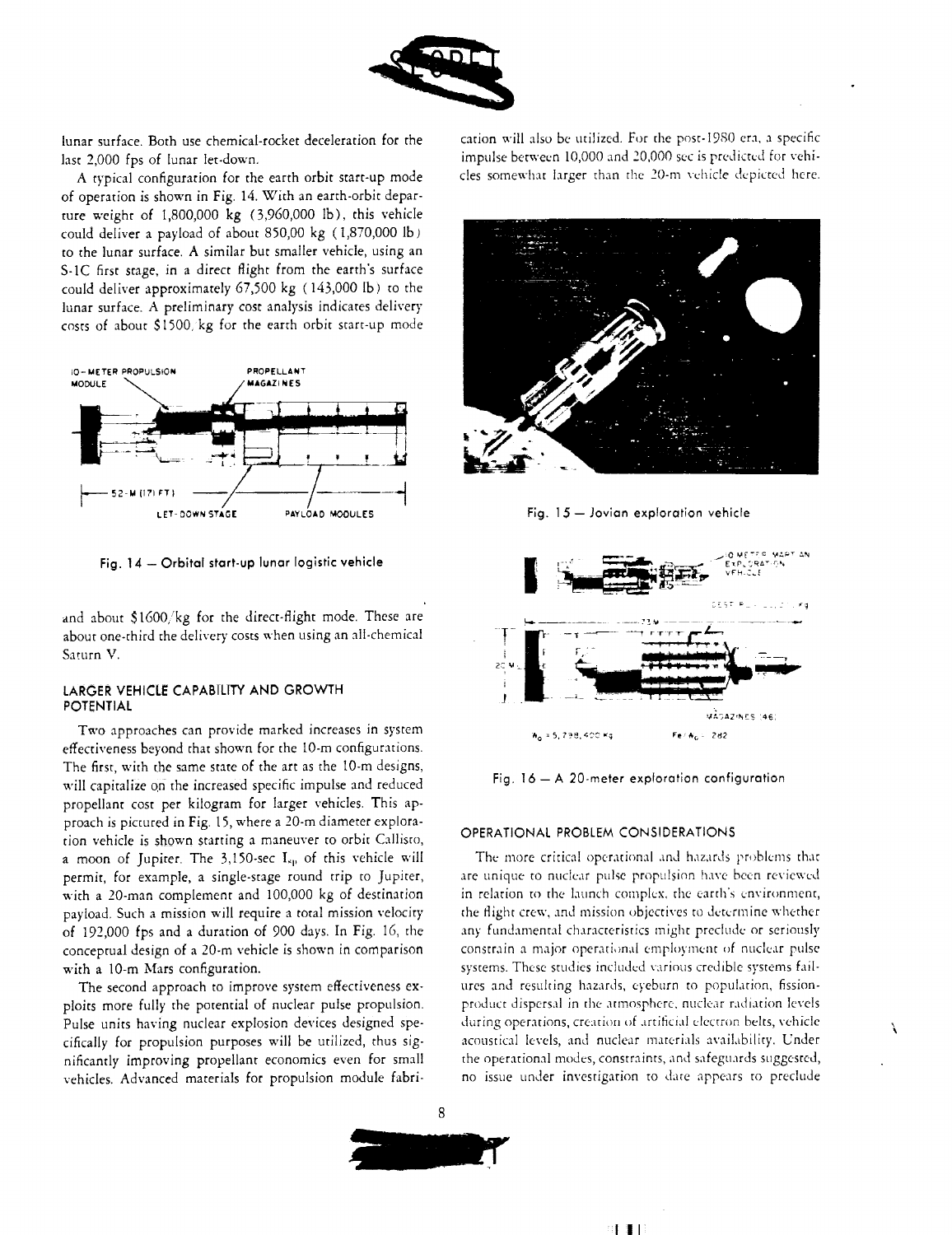

large-scale employment of nuclear pulse systems for space exploration **and** transportation. Potential hazards to the earth's environments **and** population may not, in fact, be significantly different from those incurred by use of **all**chemical systems.

#### DEVELOPMENT PLAN

N

Two new key research and development **program** elements are **envisioned: (1) relatively inexpensive,** contained, **nuclear underground** experiments **to** permit **recovery of scaled to** full-scale **engine prototypes,** and **(2) repetitiveIy placed highexplosive shock** generators **to** attain time and **spatial** reproduction **of** the **mechanical impulse received** by the **propulsion module** at *lull scale* and at the **proper** *firing rate.* **These, plus other supporting** techniques, **permit** a **phased** ground-based development **program leading** in well-defined **stages to** a Preliminary **Flight Rating** Test **(PFRT)** propulsion module **for** ballistic and finally orbital mission qualification. Prelim**inary** studies indicate that the development program through orbital qualification should cost approximately *8;2* billion and require I2 years. Major program landmarks accrue at about 3-year intervals.

The fact that the same developmental **techniques** may later be used *to* prelaunch-qualify *operational* propulsion modules prior to commitment to manned space missions is of considerable operational importance.

## 6. STUDY LIMITATIONS

A major limitation of the study has been the lack of design data on small propulsion modules or on modules designed for orbital start-up. The **findings** of this study on the mission applications and *capability* of the smaller **(10-m)** modules has accentuated this limitation.

A secondary limitation, after determining *the* desirability of lower thrust-to-weight ratio start-up, has been the lack of time and data to "optimize" the orbital start-up operations. Several factors need *to* be considered simultaneously: gravity losses caused by reduced thrust-to-weight ratio, electron trappage *(latitude)* limitations, "multiburn'" earth escape, launchto-orbit ground-safety limitations, and coolant savings *(L,, gain)* due to reduced thrust-to-weight ratios. In *the current* study, such optimization was of necessity neglected, again making the study results *conservative.*

A third limitation has been the limited depth of coverage of systems economics. There are many economic trade-offs that need exploration to understand and optimize the system parameters. This study has pointed out the importance of propellant economics and *the* relative unimportance of propulsion module hardware *cost* in **the** smaller thrust designs.

lore should be spent on hardware if **a reduction** of mass or in **propellant** consumption, etc., can be realized.)

## 7. IMPLICATIONS **FOR** RESEARCH

Technical **feasibility of** nuclear pulse propulsion **now**  $\alpha$  reasonably assured; the plan have been identified and appear practical; current application studies confirm a revolutionary improvement in space operations if pulse propulsion can be developed and utilized. However, as in any new technology, a significant amount of basic knowledge and understanding should be generated, as well as a compelling reason for being, before any large-scale development effort is undertaken.

The immediate research objective, therefore, is to augment present technical knowledge in the more sensitive areas so that continued successful progress may lead rationally to a stepwise development program, provided, of course, that the payoff remains as relatively attractive as it does now. A wellbalanced research program to attain this objective should contain, at least, the following major elements:

Design studies, including pulse-unit designs and ablation  $\alpha$  calculations, to evolve optimum propulsion module designs compatible with vehicle sizes and operational modes now of interest to the National Space Program.

Underground nuclear tests and continued HE ablation *experiments* to correlate ablation and other early-time interaction phenomena with calculations, under conditions of propellant velocities, temperatures, pressures, densities, and scales relevant to operationally sized vehicles. Additional scales relevant *to* operationally sized vehicles. Additional  $\mathcal{C}$  tests to establish pulse-unit specification pulse-unit specification pulse-unit specification pulse-unit specification  $\mathcal{C}$ impulse.

*High-explosive dynamic tests* (nonnuclear) of critical ically the impulse delivered to the vehicle by the pulse unit, again at scales relevant to usefully sized vehicles.

Completion of research programs in these areas, possibly within three years, would confirm in considerable detail the performance, structural integrity, and operational reliability of early nuclear pulse vehicles. A strong indication of growth potential would also be ascertained. These data, acquired at potential would also be ascertained. *These* data, acquired at modest cost, would provide a sound technical basis for any further course of action.

## 8. SUGGESTED ADDITIONAL **EFFORT**

The current technical and programmatic status now supports consideration of additional effort directed toward better ports consideration of additional effort *directed* toward better  $\frac{1}{\sqrt{2}}$  both the opportunities and special implications and special implications and special implications implications are special implications in the special implication of  $\frac{1}{\sqrt{2}}$